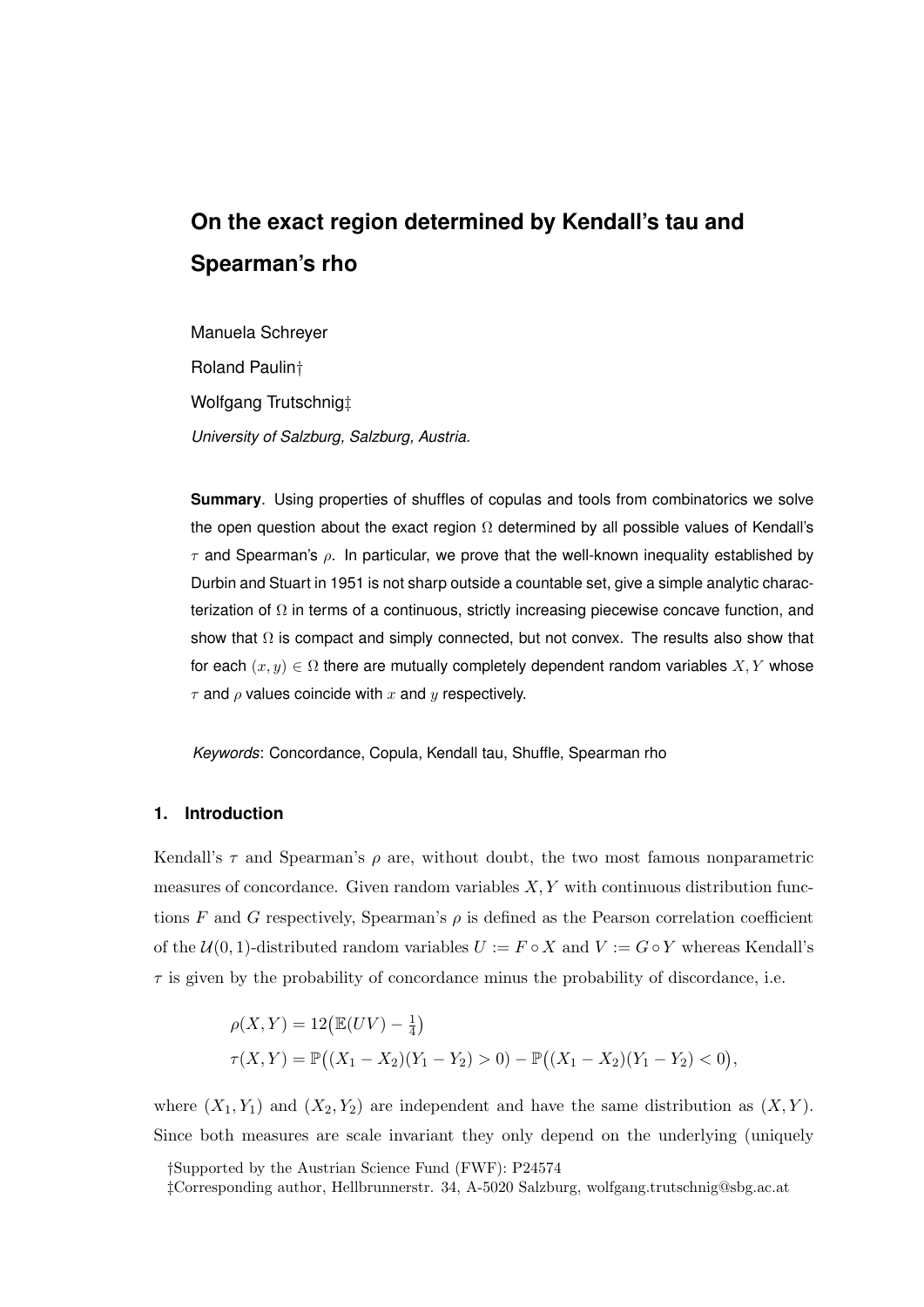determined) copula A of  $(X, Y)$ . It is well known and straightforward to verify (Nelsen, 2006) that, given the copula A of  $(X, Y)$ , Kendall's  $\tau$  and Spearman's  $\rho$  can be expressed as

$$
\tau(X,Y) = 4 \int_{[0,1]^2} A(x,y) \, d\mu_A(x,y) - 1 =: \tau(A) \tag{1}
$$

$$
\rho(X,Y) = 12 \int_{[0,1]^2} xy \, d\mu_A(x,y) - 3 =: \rho(A), \tag{2}
$$

where  $\mu_A$  denotes the doubly stochastic measure corresponding to A. Considering that  $\tau$  and  $\rho$  quantify different aspects of the underlying dependence structure (Fredricks and Nelsen, 2007) a very natural question is how much they can differ, i.e. if  $\tau(X, Y)$  is known which values may  $\rho(X, Y)$  assume and vice versa. The first of the following two wellknown universal inequalities between  $\tau$  and  $\rho$  goes back to Daniels (1950), the second one to Durbin and Stuart (1951) (for alternative proofs see Kruskal (1958); Genest and Nešlehová (2009); Nelsen (2006)):

$$
|3\tau - 2\rho| \le 1\tag{3}
$$

$$
\frac{(1+\tau)^2}{2} - 1 \le \rho \le 1 - \frac{(1-\tau)^2}{2} \tag{4}
$$

The inequalities together yield the set  $\Omega_0$  (see Figure 1) which we will refer to as *classical*  $\tau$ -ρ region in the sequel. Daniels' inequality is known to be sharp (Nelsen, 2006) whereas the first part of the inequality by Durbin and Stuart is only known to be sharp at the points  $p_n = (-1 + \frac{2}{n}, -1 + \frac{2}{n^2})$  with  $n \ge 2$  (which, using symmetry, is to say that the second part is sharp at the points  $-p_n$ ). Although both inequalities are known since the 1950s and the interrelation between  $\tau$  and  $\rho$  has received much attention also in recent years, in particular concerning the so-called Hutchinson-Lai conjecture (Fredricks and Nelsen, 2007; Hürlimann, 2003; Balakrishnan and Lai, 2009), to the best of the authors' knowledge the exact  $\tau$ -ρ region  $\Omega$ , defined by (C denoting the family of all two-dimensional copulas)

$$
\Omega = \{ (\tau(X, Y), \rho(X, Y)) : X, Y \text{ continuous random variables} \}
$$
  
=  $\{ (\tau(A), \rho(A)) : A \in \mathcal{C} \},$  (5)

is still unknown.

In this paper we solve the sixty year old question and give a full characterization of  $\Omega$ . We derive a piecewise concave, strictly increasing, continuous function  $\Phi : [-1,1] \to [-1,1]$ and (see Theorem 3.6 and Theorem 5.1) prove that

$$
\Omega = \{(x, y) \in [-1, 1]^2 : \Phi(x) \le y \le -\Phi(-x)\}.
$$
\n(6)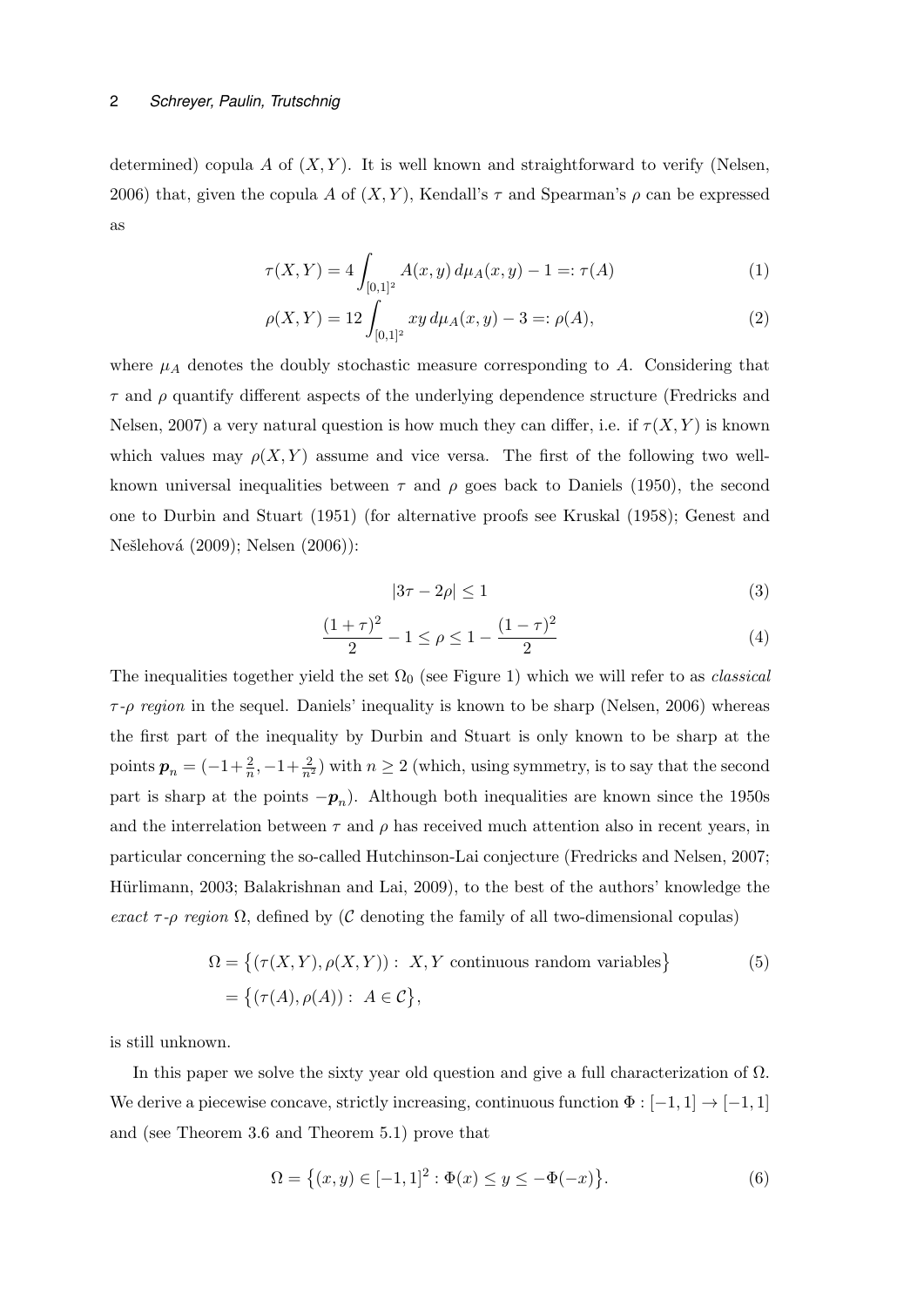Figure 1 depicts  $\Omega_0$  and the function  $\Phi$  (lower red line), the explicit form of  $\Phi$  is given in eq. (18) and eq. (19). As a byproduct we get that the inequality by Durbin and Stuart is not sharp outside the aforementioned points  $p_n$  and  $-p_n$ , that  $\Omega$  is compact and simply connected, but not convex. Moreover, we prove the surprising fact that for each point  $(x, y) \in \Omega$  there exist mutually completely dependent random variables X, Y for which  $(\tau(X, Y), \rho(X, Y)) = (x, y)$  holds.



**Fig. 1.** The classical  $\tau$ -*ρ*-region  $\Omega_0$  and some copulas (distributing mass uniformly on the blue segments) for which the inequality by Durbin and Stuart is sharp. The red line depicts the true boundary of  $\Omega$ .

The rest of the paper is organized as follows: Section 2 gathers some notations and preliminaries. In Section 3 we reduce the problem of determining  $\Omega$  to a problem about socalled shuffles of copulas, prove some properties of shuffles and derive the function Φ. The main result saying that  $\Omega$  is contained in the right-hand-side of eq. (6) is given in Section 4, tedious calculations needed for the proofs being collected in the Appendix. Section 5 serves to prove equality in eq. (6) and to collect some interesting consequences of this result. Finally, in Section 6 we gather some new conjectures on the exact  $\tau$ - $\rho$  region for well-known subclasses of copulas.

#### **2. Notation and Preliminaries**

As already mentioned before,  $\mathcal C$  will denote the family of all two-dimensional *copulas*, see Durante and Sempi (2015); Embrechts et al. (2003); Nelsen (2006). M and W will denote the upper and the lower Fréchet-Hoeffding bound respectively. Given  $A \in \mathcal{C}$  the transpose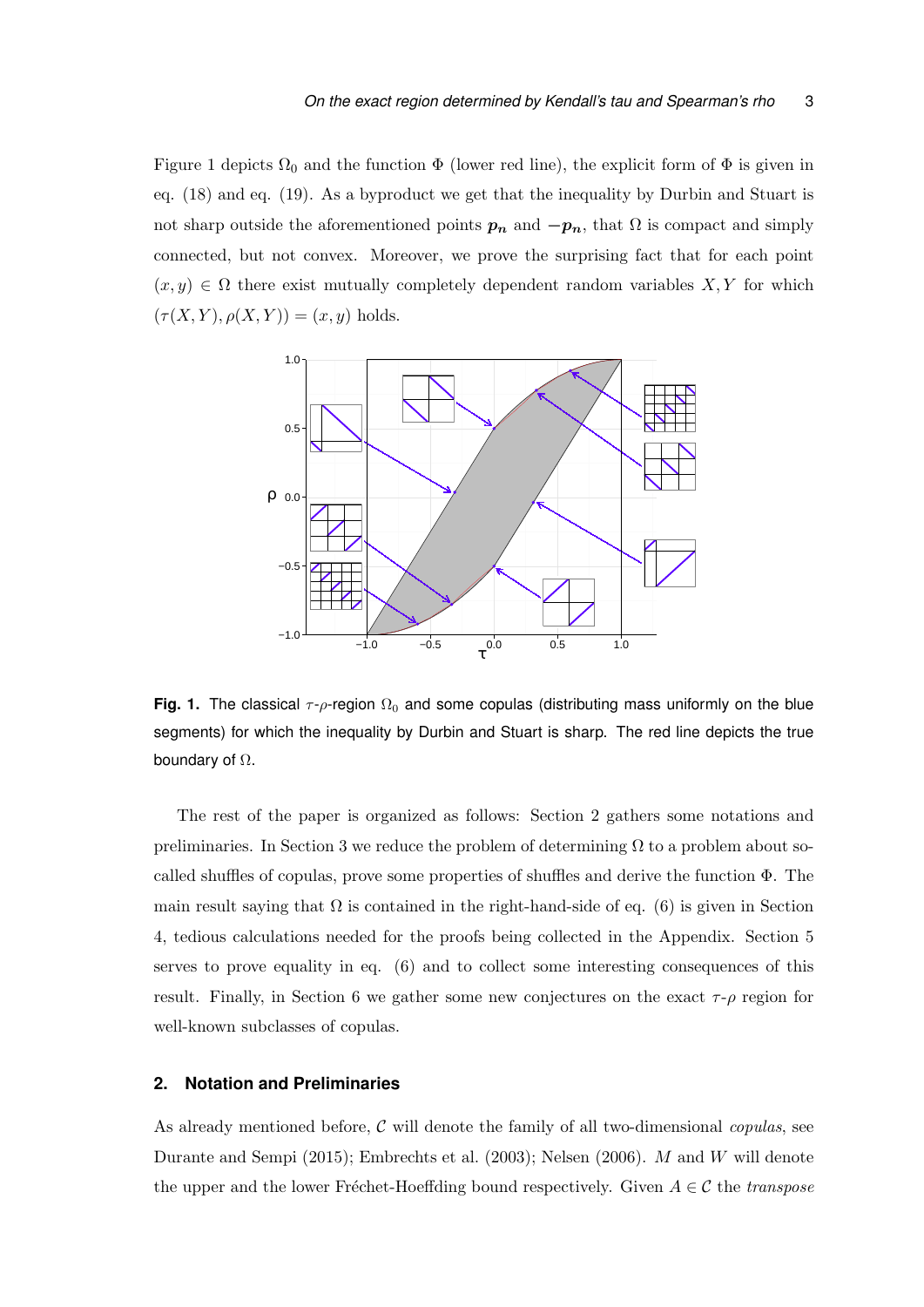$A^t \in \mathcal{C}$  of A is defined by  $A^t(x, y) := A(y, x)$  for all  $x, y \in [0, 1]$ .  $d_{\infty}$  will denote the uniform distance on C; it is well known that  $(C, d_{\infty})$  is a compact metric space and that  $d_{\infty}$  is a metrization of weak convergence in C. For every  $A \in \mathcal{C}$  the corresponding *doubly* stochastic measure will be denoted by  $\mu_A$ , i.e. we have  $\mu_A([0, x] \times [0, y]) := A(x, y)$  for all  $x, y \in [0, 1]$ .  $\mathcal{P}_{\mathcal{C}}$  denotes the class of all these doubly stochastic measures.  $\mathcal{B}([0, 1])$ and  $\mathcal{B}([0,1]^2)$  will denote the Borel  $\sigma$ -fields in  $[0,1]$  and  $[0,1]^2$ ,  $\lambda$  and  $\lambda_2$  the Lebesgue measure on  $\mathcal{B}([0,1])$  and  $\mathcal{B}([0,1]^2)$  respectively. Instead of  $\lambda$ -a.e. we will simply write a.e. since no confusion will arise.  $\mathcal T$  will denote the class of all  $\lambda$ -preserving transformations  $h: [0,1] \to [0,1],$  i.e. transformations for which the push-forward  $\lambda^h$  of  $\lambda$  via h coincides with  $\lambda$ ,  $\mathcal{T}_b$  the subclass of all bijective  $h \in \mathcal{T}$ .

For every copula  $A \in \mathcal{C}$  there exists a *Markov kernel* (regular conditional distribution)  $K_A : [0,1] \times \mathcal{B}([0,1]) \to [0,1]$  fulfilling  $(G_x := \{y \in [0,1] : (x,y) \in G\}$  denoting the x-section of  $G \in \mathcal{B}([0,1]^2)$  for every  $x \in [0,1]$ 

$$
\int_{[0,1]} K_A(x, G_x) \, d\lambda(x) = \mu_A(G),\tag{7}
$$

for every  $G \in \mathcal{B}([0,1]^2)$ , so, in particular

$$
\int_{[0,1]} K_A(x, F) d\lambda(x) = \lambda(F)
$$
\n(8)

for every  $F \in \mathcal{B}([0,1])$ , see Trutschnig (2011). We will refer to  $K_A$  simply as Markov kernel of A. On the other hand, every Markov kernel  $K : [0,1] \times \mathcal{B}([0,1]) \to [0,1]$  fulfilling (8) induces a unique element  $\mu \in \mathcal{P}_{\mathcal{C}}([0,1]^2)$  via (7). For more details and properties of disintegration we refer to (Kallenberg, 2002; Klenke, 2013).

A copula  $A \in \mathcal{C}$  will be called *completely dependent* if and only if there exists  $h \in \mathcal{T}$  such that  $K(x, E) := \mathbf{1}_E(h(x))$  is a Markov kernel of A (see Trutschnig (2011) for equivalent definitions and main properties). For every  $h \in \mathcal{T}$  the induced completely dependent copula will be denoted by  $A_h$ . Note that  $h_1 = h_2$  a.e. implies  $A_{h_1} = A_{h_2}$  and that eq. (7) implies  $A_h(x, y) = \lambda([0, x] \cap h^{-1}([0, y]))$  for all  $x, y \in [0, 1]$ . In the sequel  $\mathcal{C}_d$  will denote the family of all completely dependent copulas.  $A_h \in \mathcal{C}_d$  will be called mutually completely dependent if we even have  $h \in \mathcal{T}_b$ . Note that in case of  $h \in \mathcal{T}_b$  we have  $A_{h^{-1}} = (A_h)^t$ . Complete dependence is the opposite of independence since it describes the (not necessarily mutual) situation of full predictability/maximum dependence.

Tackling the problem of determining the region  $\Omega$ , our main tool will be special members of the class  $C_d$  usually referred to as *shuffles of* the minimum copula M. Following (Nelsen, 2006) we will call  $h \in \mathcal{T}_b$  a shuffle (and  $A_h \in \mathcal{C}_d$  a shuffle of M) if there exist  $0 = s_0$  <  $s_1 < \ldots < s_{n-1} < s_n = 1$  and  $\varepsilon = (\varepsilon_1, \ldots, \varepsilon_n) \in \{-1, 1\}^n$  such that we have  $h'(x) = \varepsilon_i$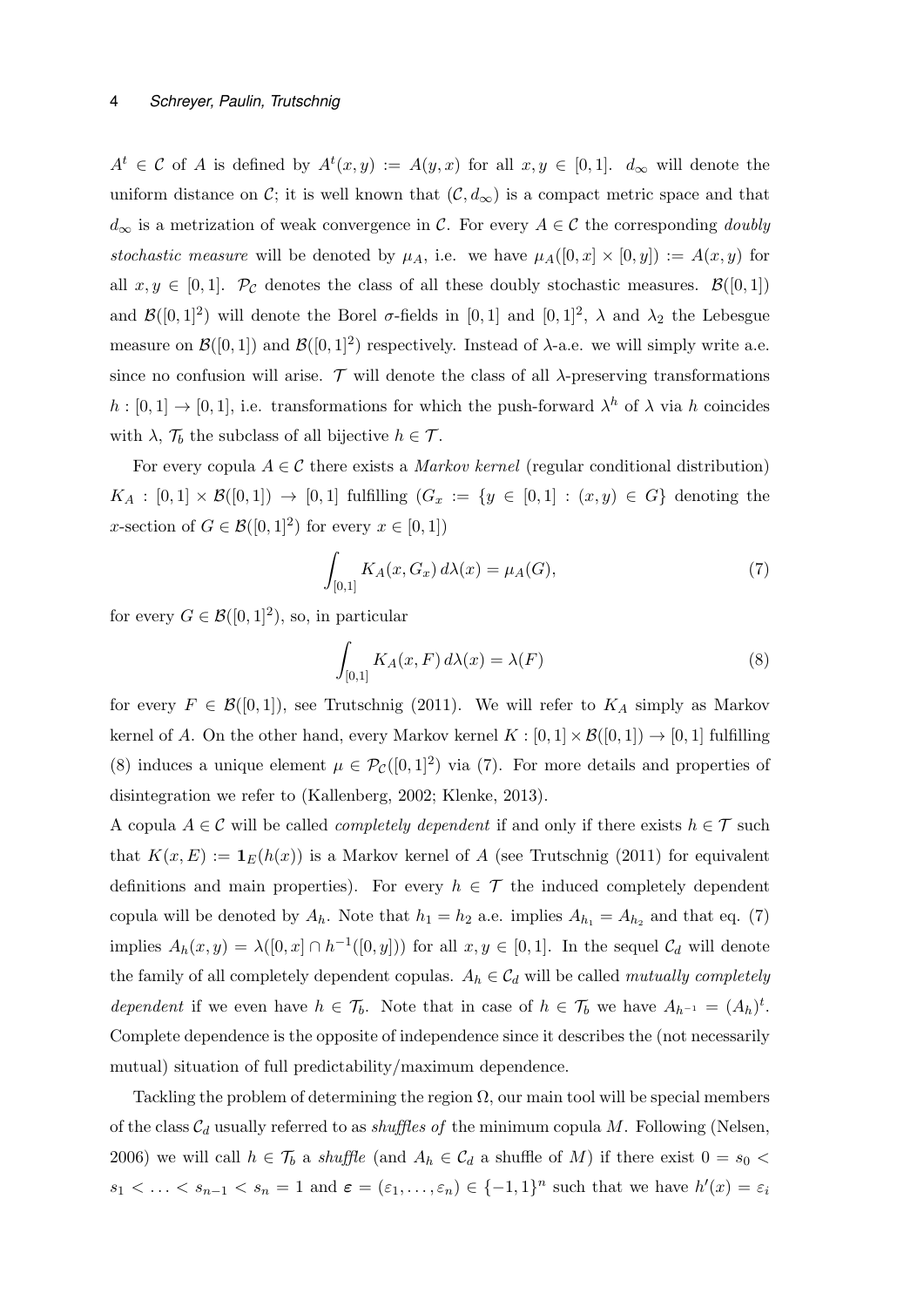for every  $x \in (s_{i-1}, s_i)$ . In case of  $\varepsilon_i = 1$  for every  $i \in \{1, ..., n\}$  we will call h straight shuffle. S will denote the family of all shuffles,  $S^+$  the family of all straight shuffles. It is well known (Mikusinski et al., 1992; Nelsen, 2006) that  $\mathcal{C}_{\mathcal{S}^+}$ , defined by

$$
\mathcal{C}_{\mathcal{S}^+} = \left\{ A_h : h \in \mathcal{S}^+ \right\} \tag{9}
$$

is dense in  $(C, d_{\infty})$ . For more general definitions of shuffles we refer to (Durante and Sempi, 2015). Obviously every shuffle  $h \in \mathcal{S}$  can be expressed in terms of vectors  $u \in$  $\Delta_n, \varepsilon \in \{-1,1\}^n$  and a permutation  $\pi \in \sigma_n$ , where  $\Delta_n$  denotes the unit simplex  $\Delta_n =$  $\{\boldsymbol{x} \in [0,1]^n : \sum_{i=1}^n x_i = 1\}$  and  $\sigma_n$  denotes all bijections on  $\{1,\ldots,n\}$ . In fact, choosing suitable  $u \in \Delta_n$ ,  $\varepsilon \in \{-1,1\}^n$ ,  $\pi \in \sigma_n$ , setting (empty sums are zero by definition)

$$
s_k := \sum_{i=1}^k u_i, \qquad t_k := \sum_{i=1}^k u_{\pi^{-1}(i)} \tag{10}
$$

for every  $k \in \{0, ..., n\}$ , we have  $s_k - s_{k-1} = u_k = t_{\pi(k)} - t_{\pi(k)-1}$  and on  $(s_{k-1}, s_k)$  the shuffle  $h$  is given by

$$
h(x) = h_{\boldsymbol{\pi}, \boldsymbol{u}, \boldsymbol{\varepsilon}}(x) := \begin{cases} t_{\boldsymbol{\pi}(k)-1} + x - s_{k-1} & \text{if } \varepsilon_k = 1, \\ t_{\boldsymbol{\pi}(k)} - (x - s_{k-1}) & \text{if } \varepsilon_k = -1. \end{cases} \tag{11}
$$

In the sequel we will work directly with the function  $h_{\pi,u,\varepsilon}$ , implicitly defined in eq. (11) since all possible extensions of  $h_{\pi,u,\varepsilon}$  from  $\bigcup_{i=1}^k (s_{k-1}, s_k)$  to [0, 1] yield the same copula, which we will denote by  $A_{h_{\pi,u,\varepsilon}}$ . In case of  $\varepsilon_i = 1$  for every  $i \in \{1,\ldots,n\}$  we will simply write  $h_{\pi,u}$  in the sequel. Note that the chosen representation is not unique, i.e. for given  $u \in \Delta_n$ ,  $\varepsilon \in \{-1,1\}^n$ ,  $\pi \in \sigma_n$  there always exist  $u' \in \Delta_m$ ,  $\varepsilon' \in \{-1,1\}^m$ ,  $\pi' \in \sigma_m$  with  $m \neq n$  such that  $h_{\pi,u,\varepsilon} = h_{\pi',u',\varepsilon'}$  a.e., implying  $A_{h_{\pi,u,\varepsilon}} = A_{h_{\pi',u',\varepsilon'}}$ . So, for instance, the shuffle  $h_{\pi, u, \varepsilon}$  with  $\pi = (4, 2, 1, 3), u = (\frac{1}{8}, \frac{3}{8})$  $\frac{3}{8}, \frac{1}{4}$  $\frac{1}{4}, \frac{1}{4}$  $\frac{1}{4}$ ) and  $\varepsilon = (1, -1, 1, 1)$  and the shuffle  $h_{\boldsymbol{\pi}',\boldsymbol{u}',\boldsymbol{\varepsilon}'}$  with  $\boldsymbol{\pi}' = (5,3,1,2,4), \boldsymbol{u}' = (\frac{1}{8},\frac{3}{8})$  $\frac{3}{8}, \frac{1}{8}$  $\frac{1}{8}, \frac{1}{8}$  $\frac{1}{8}, \frac{1}{4}$  $\frac{1}{4}$ ) and  $\varepsilon' = (1, -1, 1, 1, 1)$  coincide a.e. and induce the same copula.

REMARK 2.1. It might seem more natural to work directly with minimal representations (minimal dimension n) and to exclude the case of  $u_k = 0$  for some k (implying  $(s_{k-1}, s_k) = \emptyset$  in the first place – since we will, however, use various compactness arguments in the sequel the chosen representation is more convenient.

### **3. Basic properties of** Ω **and some results on shuffles**

In this section we will first show that for determining  $\Omega$  it is sufficient to consider straight shuffles, give explicit formulas for  $(\tau(A_h), \rho(A_h))$  for arbitrary  $h \in S^+$ , and derive a strictly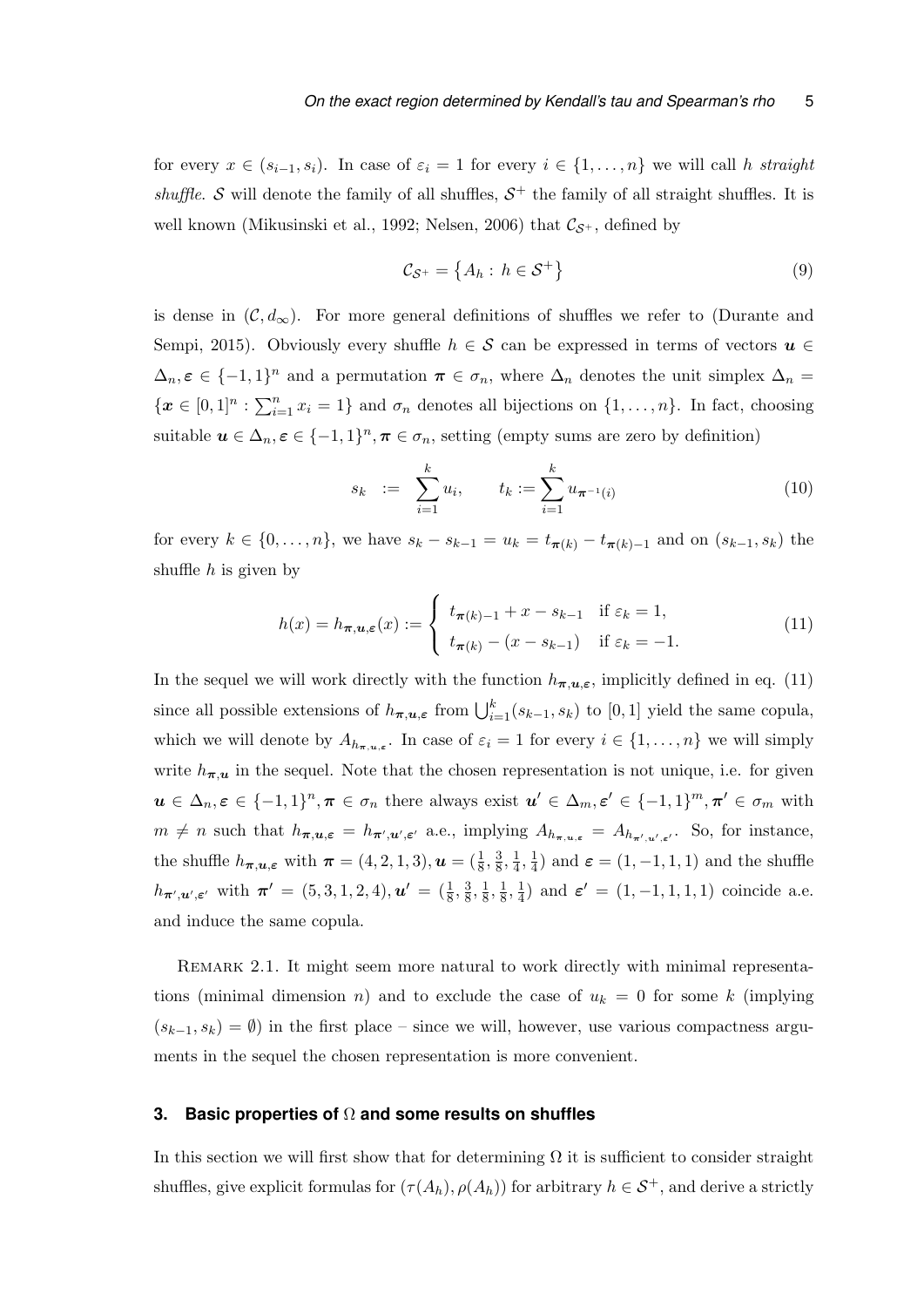#### 6 *Schreyer, Paulin, Trutschnig*

increasing function  $\Phi : [-1,1] \rightarrow [-1,1]$  which, after some change of coordinates, will finally be shown to determine  $\Omega$  in the subsequent section.

We start with some observations about  $\Omega$ . Considering that the mapping  $f: \mathcal{C} \to [-1,1]^2$ , defined by  $f(A) = (\tau(A), \rho(A))$ , is continuous w.r.t.  $d_{\infty}$  (Scarsini, 1984), the compactness of  $(C, d_{\infty})$  implies the compactness of  $\Omega$ . As a consequence, using eq. (5) and the fact that  $\mathcal{C}_{\mathcal{S}^+}$  is dense we immediately get  $(\overline{U})$  denoting the closure of a set U)

$$
\Omega = \overline{\{ (\tau(A_h), \rho(A_h)) : h \in \mathcal{S}^+ \}}.
$$
\n(12)

Based on this, our method of proof will be to construct a compact set  $\Omega_{\Phi}$  (fully determined by the function  $\Phi$ ) fulfilling  $(\tau(A_h), \rho(A_h)) \in \Omega_{\Phi}$  for every  $h \in \mathcal{S}^+$  since we then automatically get  $\Omega \subseteq \Omega_{\Phi}$ .

Being concordance measures,  $\tau$  and  $\rho$  fulfil the axioms mentioned in Scarsini (1984), so  $\Omega$  is also symmetric w.r.t.  $(0, 0)$ . Analogously, it is straightforward to verify that  $\tau(A^t) = \tau(A)$  as well as  $\rho(A^t) = \rho(A)$  holds for every  $A \in \mathcal{C}$ , implying

$$
\tau(A_{h^{-1}}) = \tau(A_h), \quad \rho(A_{h^{-1}}) = \rho(A_h)
$$
\n(13)

for every  $h \in \mathcal{T}_b$ .

For every  $h \in \mathcal{T}$  define the quantities inv(h) and invsum(h) (notation loosely based on Sack and Úlfarsson  $(2011)$ ) by

$$
\text{inv}(h) = \int_{[0,1]^2} \mathbf{1}_{[0,x)}(y) \mathbf{1}_{(h(x),1]}(h(y)) d\lambda_2(x,y) \tag{14}
$$

$$
\text{invsum}(h) = \int_{[0,1]^2} \mathbf{1}_{[0,x)}(y) \mathbf{1}_{(h(x),1]}(h(y))(x-y) \, d\lambda_2(x,y). \tag{15}
$$

LEMMA 3.1. For every  $h \in \mathcal{T}_b$  the following relations hold:

$$
\tau(A_h) = 4 \int_{[0,1]} A_h(x, h(x)) d\lambda(x) - 1 = 1 - 4 \operatorname{inv}(h)
$$

$$
\rho(A_h) = 12 \int_{[0,1]} xh(x) d\lambda(x) - 3 = 1 - 12 \operatorname{invsum}(h)
$$

Moreover, for every  $h \in \mathcal{T}_b$  we have  $(\text{inv}(h), \text{invsum}(h)) \in [0, \frac{1}{2}]$  $\frac{1}{2}$   $\times$   $\left[0, \frac{1}{6}\right]$  $\frac{1}{6}$ .

PROOF. Using disintegration we immediately get

$$
\tau(A_h) = 4 \int_{[0,1]} \int_{[0,1]} A_h(x,y) K_{A_h}(x,dy) d\lambda(x) - 1 = 4 \int_{[0,1]} A_h(x,h(x)) d\lambda(x) - 1
$$

as well as

$$
\mathrm{inv}(h) \;\; = \;\; \int_{[0,1]} \int_{[0,x]} \left( 1 - \mathbf{1}_{[0,h(x)]}(h(y)) \right) d\lambda(y) d\lambda(x)
$$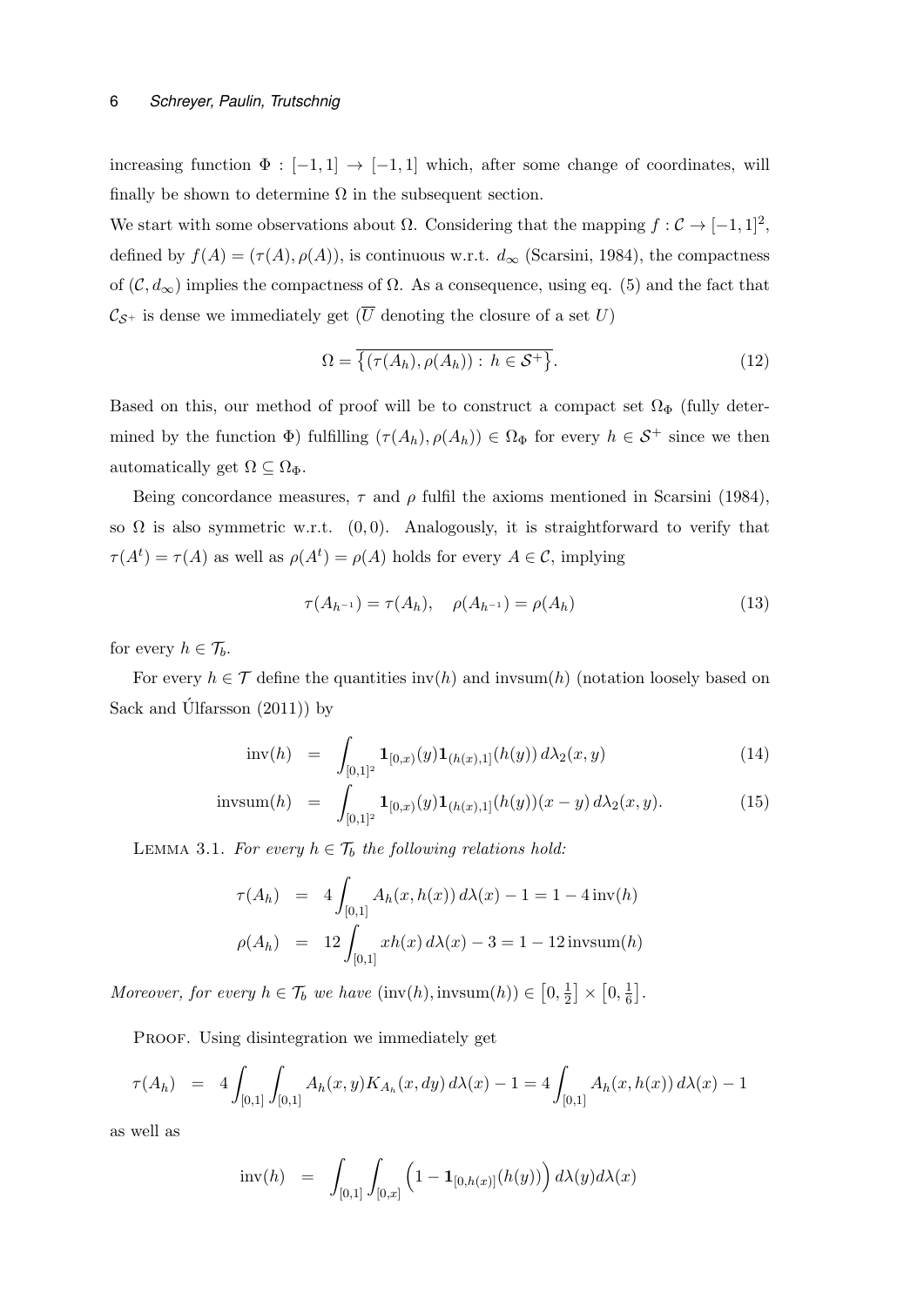$$
= \int_{[0,1]} (x - A_h(x, h(x))) d\lambda(x) = \frac{1 - \tau(A_h)}{4}
$$

which proves the first identity. The first part of the second one is an immediate consequence of disintegration. To prove the remaining equality use  $\int_{[0,x)} \mathbf{1}_{(h(x),1]}(h(y)) d\lambda(y) = x A_h(x, h(x))$  and  $\int_{(y,1]} \mathbf{1}_{[0,h(y))}(h(x)) d\lambda(x) = h(y) - A_h(y, h(y))$  to get

$$
\text{invsum}(h) = \int_{[0,1]} x(x - A_h(x, h(x)) - (h(x) - A_h(x, h(x))) \, d\lambda(x)
$$
\n
$$
= \frac{1}{3} - \int_{[0,1]} xh(x) \, d\lambda(x).
$$

The fact that  $(\text{inv}(h), \text{invsum}(h)) \in [0, \frac{1}{2}]$  $\frac{1}{2}$   $\times$   $\left[0, \frac{1}{6}\right]$  $\frac{1}{6}$  is a direct consequence of  $\Omega \subseteq [-1, 1]^2$ .

As next step we derive explicit formulas for  $\text{inv}(h)$  and  $\text{invsum}(h)$  for the case of h being a straight shuffle based on which we will afterwards derive the afore-mentioned function  $Φ$  determining the region  $Ω$ . To simplify notation define

$$
I_{\pi} = \left\{ \{i, j\} : 1 \le i < j \le n, \pi(i) > \pi(j) \right\}
$$
  
\n
$$
Q_{\pi} = \left\{ \{i, j, k\} : 1 \le i < j < k \le n, \pi(i) > \pi(j) > \pi(k) \text{ or } \pi(j) > \pi(k) > \pi(j) \right\}
$$
\n
$$
(16)
$$
  
\n
$$
\pi(j) > \pi(k) > \pi(i) \text{ or } \pi(k) > \pi(i) > \pi(j) \}
$$

as well as

$$
a_{\boldsymbol{\pi}}(\boldsymbol{u}) = \text{inv}(h_{\boldsymbol{\pi},\boldsymbol{u}}), \qquad b_{\boldsymbol{\pi}}(\boldsymbol{u}) = \text{inv}(h_{\boldsymbol{\pi},\boldsymbol{u}}) - 2\,\text{invsum}(h_{\boldsymbol{\pi},\boldsymbol{u}}) \tag{17}
$$

for every  $\pi \in \sigma_n$  and  $u \in \Delta_n$ . The following lemma (the proof of which is given in the Appendix) holds.

LEMMA 3.2. For every  $(\pi, u) \in \sigma_n \times \Delta_n$  the following identities hold:

$$
\text{inv}(h_{\boldsymbol{\pi},\boldsymbol{u}}) = a_{\boldsymbol{\pi}}(\boldsymbol{u}) = \sum_{i < j, \{i,j\} \in I_{\boldsymbol{\pi}}} u_i u_j
$$
\n
$$
\text{invsum}(h_{\boldsymbol{\pi},\boldsymbol{u}}) = \sum_{i < j, \{i,j\} \in I_{\boldsymbol{\pi}}} \left( \frac{1}{2} u_i^2 u_j + \frac{1}{2} u_i u_j^2 + \sum_{k:\, i < k < j} u_i u_j u_k \right)
$$
\n
$$
b_{\boldsymbol{\pi}}(\boldsymbol{u}) = \sum_{i < j < k, \{i,j,k\} \in Q_{\boldsymbol{\pi}}} u_i u_j u_k
$$

REMARK 3.3. Notice that in (Genest and Nešlehová, 2007, Propositions 4 and 5) a slightly different notation  $(h_{i,j}, \alpha_{i,j} \text{ and } \beta_{i,j} \text{ instead of } u_p, s_{p-1}, t_{\pi(p)-1})$  is used to derive analogous formulas. Lemma 3.2 and Theorem 4.1 are the main reason for our choice of notation in this paper: the expressions for  $a_{\pi}(u)$  and  $b_{\pi}(u)$ , which are key in the proof of the main result, are simplest possible.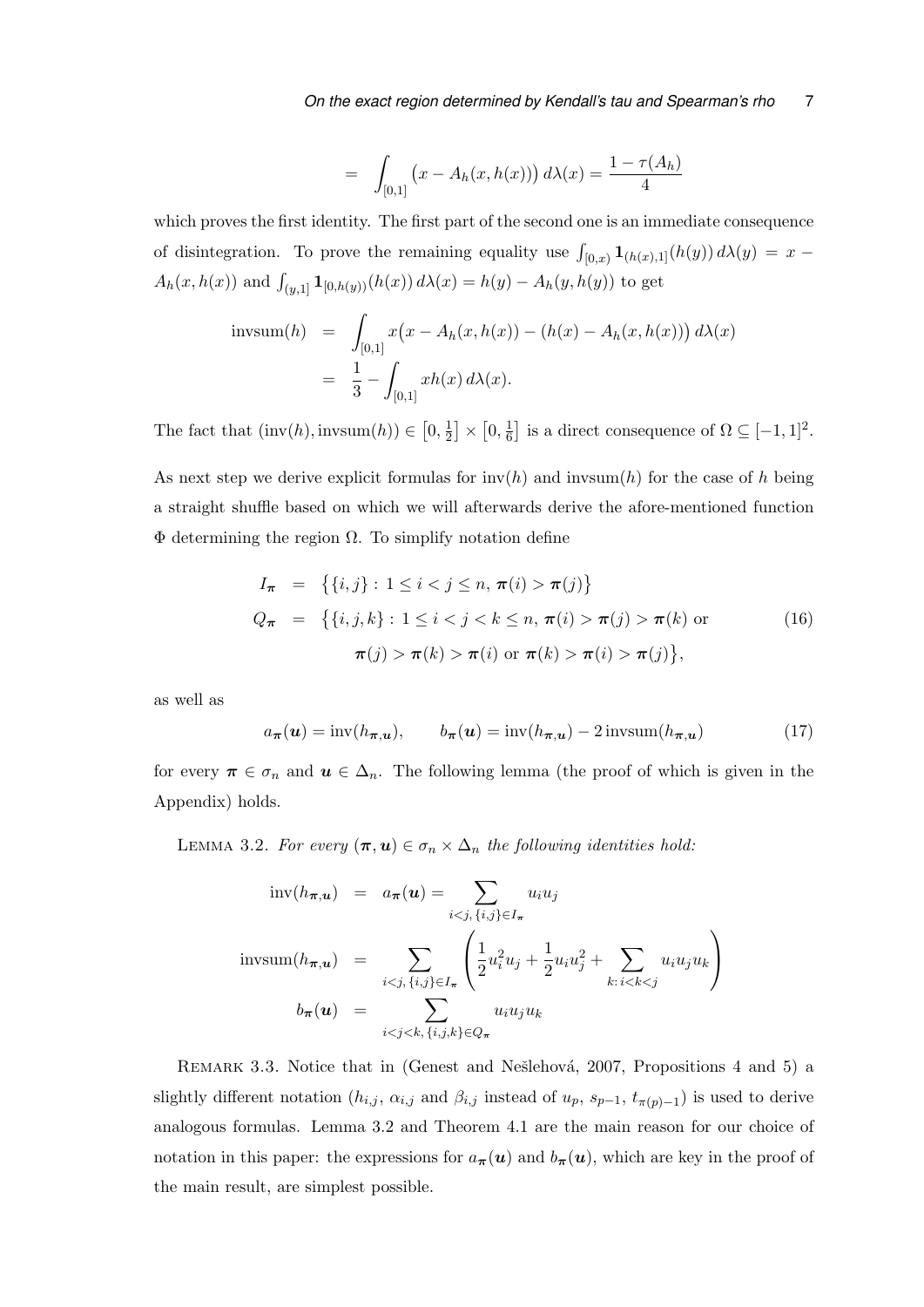As pointed out in the Introduction, the first part of inequality (4) is known to be sharp only at the points  $p_n = (-1 + \frac{2}{n}, -1 + \frac{2}{n^2})$  with  $n \ge 2$ . According to (Nelsen, 2006), or directly using Lemma 3.2, considering  $\pi = (n, n-1, \ldots, 2, 1)$  and  $u_1 = u_2 = \ldots = u_n = \frac{1}{n}$ n we get  $p_n = (\tau(A_{h_{\pi,u}}), \rho(A_{h_{\pi,u}}))$ . Having this, it seems natural to conjecture that all shuffles of the form  $A_{h_{\pi,u}}$  with

$$
\boldsymbol{\pi} = (n, n-1, \ldots, 2, 1), \qquad u_1 = u_2 = \ldots = u_{n-1} = r, \ u_n = 1 - (n-1)r
$$

for some  $n \geq 2$  and  $r \in (\frac{1}{n})$  $\frac{1}{n}, \frac{1}{n-1}$ ) might also be extremal in the sense that  $(\tau(A_{h_{\pi,u}}), \rho(A_{h_{\pi,u}}))$ is a boundary point of  $\Omega$ . The Main content of this paper is the confirmation of this very conjecture. We will assign all shuffles of the just mentioned form the name prototype, calculate  $\tau$  and  $\rho$  explicitly for all prototypes and then, based on these values, derive the function Φ.

DEFINITION 3.4.  $\pi \in \sigma_n$  will be called decreasing if  $\pi = (n, n-1, \ldots, 2, 1)$ . The pair  $(\pi, u) \in \sigma_n \times \Delta_n$  will be called a prototype if  $\pi$  is decreasing and there exists some  $r \in \left[\frac{1}{n}\right]$  $\frac{1}{n}, \frac{1}{n-1}$  such that  $u_1 = u_2 = \ldots = u_{n-1} = r$  and  $u_n = 1 - (n-1)r$ . Analogously,  $h \in S^+$  (and  $A_h \in C_d$ ) is called a prototype if there exists a prototype  $(\pi, u)$  such that  $h = h_{\boldsymbol{\pi}, \boldsymbol{u}}$  a.e.

Using the identities from Lemma 3.2 we get the following expressions for prototypes (the proof is given in the Appendix):

LEMMA 3.5. Suppose that  $(\pi, u) \in \sigma_n \times \Delta_n$  is a prototype, then

$$
\tau(A_{h_{\pi,u}}) = 1 - 4(n-1)r + 2r^2n(n-1) \in \left[\frac{2-n}{n}, \frac{2-(n-1)}{n-1}\right]
$$
  

$$
\rho(A_{h_{\pi,u}}) = 1 - 2r(n-1)(3 - 3r(n-1) + r^2(n-2)n) \in \left[\frac{2-n^2}{n^2}, \frac{2-(n-1)^2}{(n-1)^2}\right].
$$

Fix  $n \geq 2$ . Then both functions  $r \mapsto 1 - 4(n-1)r + 2r^2n(n-1)$  and  $r \mapsto 1 - 2r(n-1)(3 3r(n-1) + r^2(n-2)n$  are strictly increasing on  $[\frac{1}{n}, \frac{1}{n-1}]$ . Expressing r as function of  $\tau$ and substituting the result in the expression for  $\rho$  directly yields

$$
\rho(A_{h_{\pi,u}}) = -1 - \frac{4}{n^2} + \frac{3}{n} + \frac{3\tau(A_{h_{\pi,u}})}{n} - \frac{n-2}{\sqrt{2n^2\sqrt{n-1}}} (n-2 + n\tau(A_{h_{\pi,u}}))^{3/2}.
$$

Based on this interrelation define  $\Phi_n : [-1 + \frac{2}{n}, 1] \to [-1, 1]$  by

$$
\Phi_n(x) = -1 - \frac{4}{n^2} + \frac{3}{n} + \frac{3x}{n} - \frac{n-2}{\sqrt{2}n^2\sqrt{n-1}}(n-2+nx)^{3/2}
$$
(18)

and set

$$
\Phi(x) = \begin{cases}\n-1 & \text{if } x = -1, \\
\Phi_n(x) & \text{if } x \in \left[\frac{2-n}{n}, \frac{2-(n-1)}{n-1}\right] \text{ for some } n \ge 2.\n\end{cases}
$$
\n(19)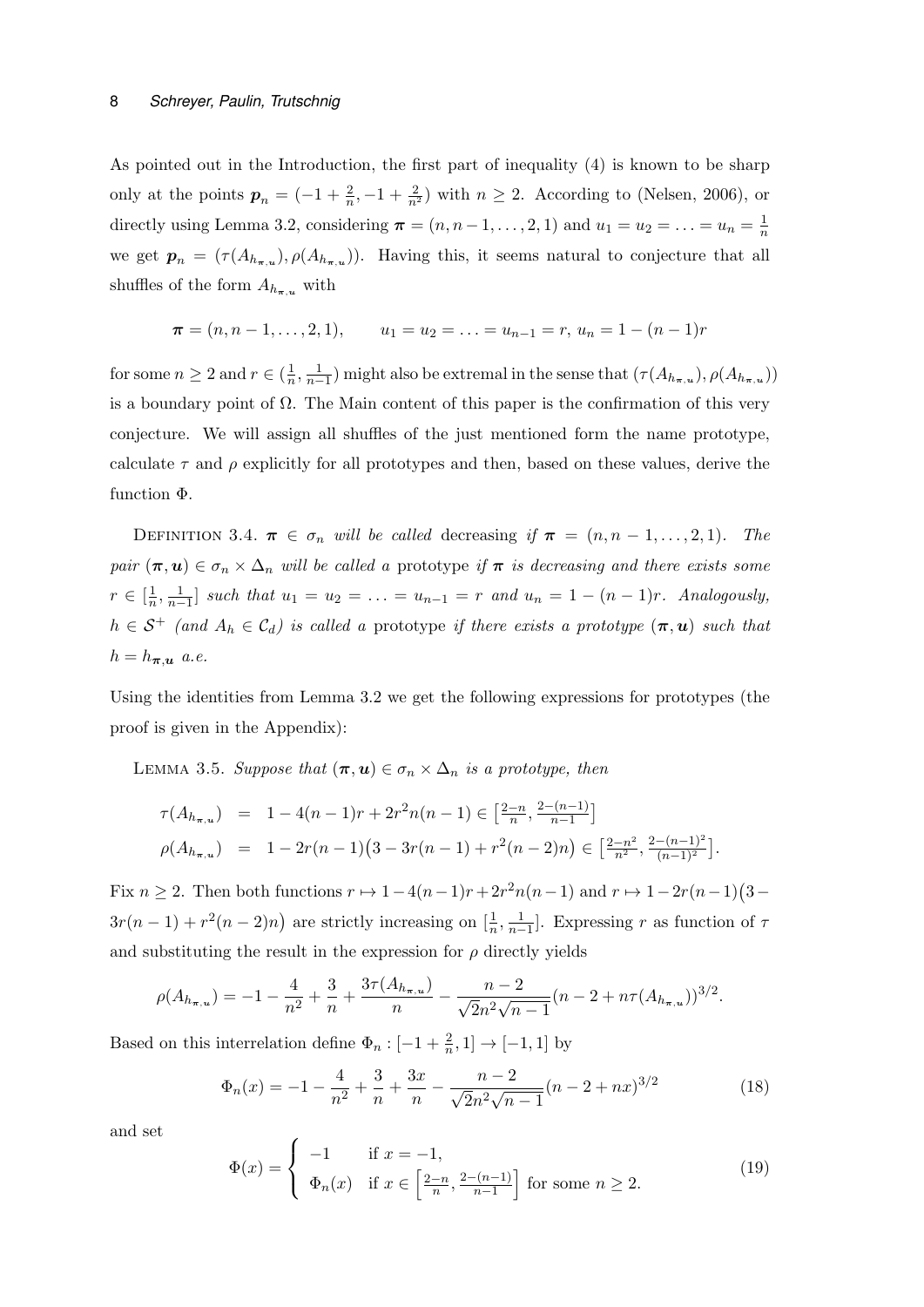Since we have  $\Phi_n(\frac{2-n}{n})$  $\frac{-n}{n}$ ) =  $\Phi_{n+1}(\frac{2-n}{n})$  $\frac{-n}{n}$ ) =  $-1 + \frac{2}{n^2}$  for every  $n \ge 1$  this defines a function  $\Phi: [-1,1] \to [-1,1]$ . Notice that  $\Phi_2(x) = -\frac{1}{2} + \frac{3x}{2}$  $\frac{3x}{2}$ , i.e. on [0, 1]  $\Phi$  coincides with Daniels' linear bound and for  $x_n = \frac{2-n}{n}$  $\frac{-n}{n}$  and  $n \geq 2$  we have  $(x_n, \Phi(x_n)) = p_n$ , i.e.  $(x_n, \Phi(x_n))$ coincides with the points at which Durbin and Stuart's inequality is known to be sharp. Furthermore, it is straightforward to verify that  $\Phi$  is a strictly increasing homeomorphism on  $[-1, 1]$  which is concave on every interval  $\left[\frac{2-n}{n}, \frac{2-(n-1)}{n-1}\right]$  $\frac{n-1}{n-1}$  with  $n \geq 2$ . Figure 2 depicts the function  $\Phi$  as well as some prototypes and their corresponding Kendall's  $\tau$  and Spearman's  $\rho$ .



**Fig. 2.** The function  $\Phi$  (red) and some prototypes with their corresponding Kendall's  $\tau$  and Spearman's  $\rho$ . The shaded region depicts the classical  $\tau$ - $\rho$ -region  $\Omega_0$ , straight lines connecting the points  $p_n$  are plotted in green.

Defining the compact set  $\Omega_{\Phi}$  by

$$
\Omega_{\Phi} = \left\{ (x, y) \in [-1, 1]^2 : \Phi(x) \le y \le -\Phi(-x) \right\},\tag{20}
$$

we can now state the following main result the proof of which is given in the next section.

THEOREM 3.6. The precise  $\tau$ - $\rho$  region  $\Omega$  fulfils  $\Omega \subseteq \Omega_{\Phi}$ .

REMARK 3.7. The fact that  $\Omega \subseteq \Omega_{\Phi}$  holds is the principal result of this paper since it improves the classical inequality by Durbin and Stuart mentioned in the Introduction and, more importantly, gives sharp bounds everywhere. In Section 5 we will, however, show that even  $\Omega = \Omega_{\Phi}$  holds and that for every point  $(x, y) \in \Omega$  there exists a shuffle  $h \in \mathcal{S}$ such that  $(\tau(A_h), \rho(A_h)) = (x, y)$ .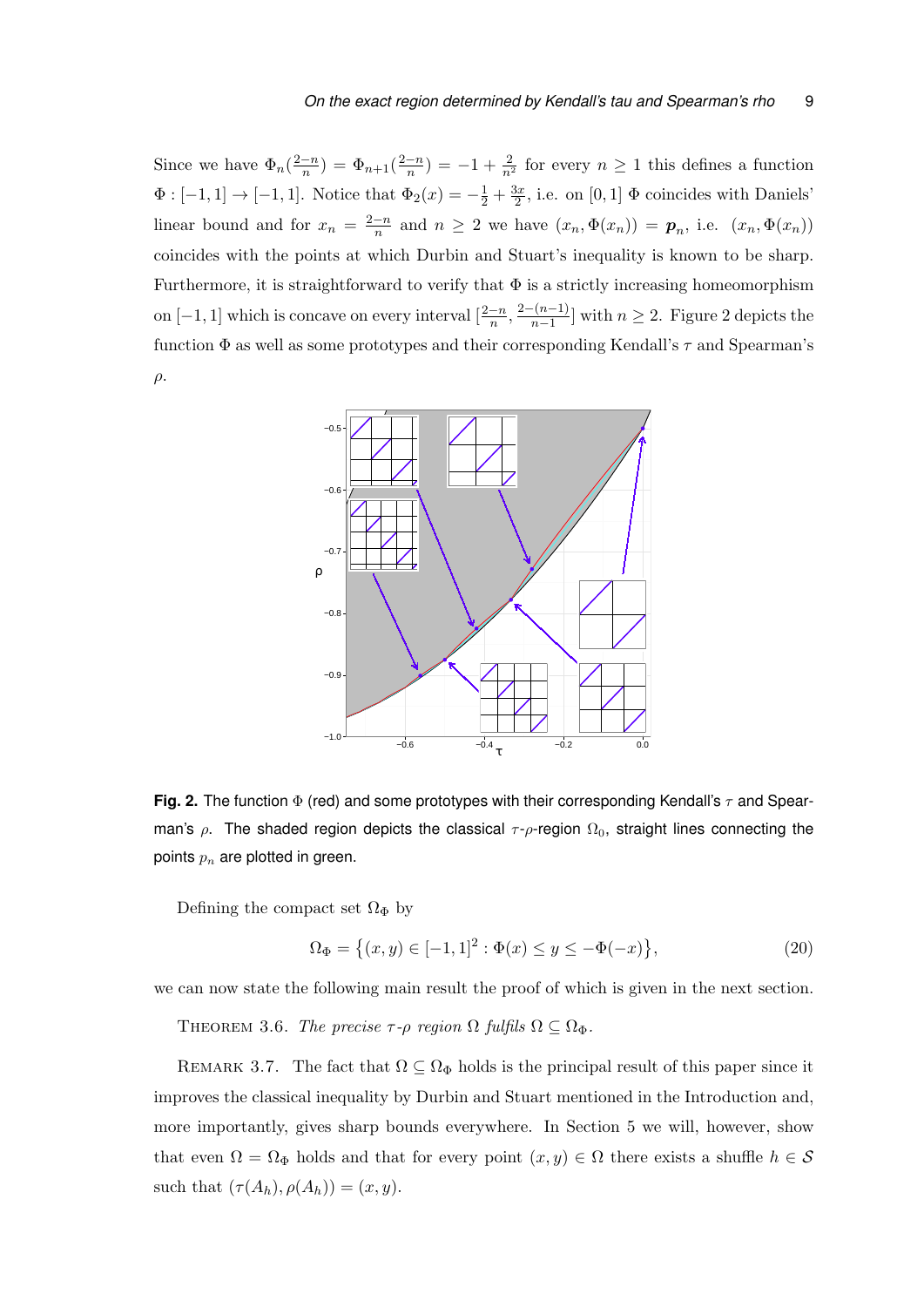REMARK 3.8. A function similar (but not identical) to  $\Phi$  has appeared in the literature in Shao et al. (2014), where the authors tried to deduce sharp bounds of  $\Omega$  by running simulations (but did not provide any analytic proof). Additionally, it has been brought to our attention during the preparation of this manuscript that Manuel Ubeda-Flores ´ (University of Almería, Spain) already conjectured Theorem 3.6 (with the exact form of Φ) in a unpublished working paper in 2009.

#### **4. Proof of the main theorem**

Using the properties of  $\Omega$  mentioned at the beginning of Section 3, Theorem 3.6 is proved if we can show that for every  $h \in S^+$  we have  $\rho(A_h) \geq \Phi(\tau(A_h))$ . Given Lemma 3.2 it is straightforward to verify that this is equivalent to showing invsum $(h) \leq \varphi(\text{inv}(h))$  for every  $h \in \mathcal{S}^+$  where  $\varphi : [0, \frac{1}{2}]$  $\frac{1}{2}] \to [0, \frac{1}{6}]$  $\frac{1}{6}$  is defined by

$$
\varphi(x) = \begin{cases} \frac{1}{6} & \text{if } x = \frac{1}{2}, \\ \varphi_n(x) & \text{if } x \in [\frac{1}{2} - \frac{1}{2(n-1)}, \frac{1}{2} - \frac{1}{2n}] \text{ for some } n \ge 2 \end{cases}
$$
(21)

and  $\varphi_n : \left[\frac{1}{2} - \frac{1}{2(n-1)}, \frac{1}{2} - \frac{1}{2n}\right]$  $\frac{1}{2n}] \to [0, \frac{1}{6}]$  $\frac{1}{6}$  is given by

$$
\varphi_n(x) = \frac{1}{6} + \frac{1}{3n^2} - \frac{1}{2n} + \frac{x}{n} + \frac{n-2}{6n^2\sqrt{n-1}}(n-1-2nx)^{3/2}.
$$
 (22)

Translating this to  $a_{\pi}(u)$  and  $b_{\pi}(u)$ , using eq. (17) and defining  $\vartheta:[0, \frac{1}{2}]$  $\frac{1}{2}] \rightarrow [0, \frac{1}{6}]$  $\frac{1}{6}$  by  $\vartheta(x) = x - 2\varphi(x)$  we arrive at the following equivalent form of Theorem 3.6:

THEOREM 4.1. For every  $n \in \mathbb{N}$ ,  $\pi \in \sigma_n$  and  $u \in \Delta_n$  the following inequality holds:

$$
b_{\boldsymbol{\pi}}(\boldsymbol{u}) \ge \vartheta(a_{\boldsymbol{\pi}}(\boldsymbol{u})) \tag{23}
$$

We are now going to prove this result and start with some first observations and an outline of the structure of the subsequent proof. (i)  $\vartheta$  is continuous and, by calculating the derivative, it is straightforward to see that  $\vartheta$  is non-decreasing. (ii)  $\vartheta(0) = \vartheta(\frac{1}{4})$  $(\frac{1}{4}) = 0$  and  $\vartheta(\frac{1}{2})$  $\frac{1}{2}$ ) =  $\frac{1}{6}$ . (iii) For every prototype  $(\pi, u)$  we have the equality  $b_{\pi}(u) = \vartheta(a_{\pi}(u))$ . (iv) For given n and fixed  $\pi \in \sigma_n$  the functions  $v \mapsto a_{\pi}(v)$  and  $v \mapsto b_{\pi}(v)$  are continuous on  $\Delta_n$ , so there exists some  $u \in \Delta_n$  minimizing the function  $v \mapsto b_{\pi}(v) - \vartheta(a_{\pi}(v))$ . (v) For  $n \leq 2$  the inequality  $b_{\pi}(u) \geq \vartheta(a_{\pi}(u))$  trivially holds for every  $\pi \in \sigma_n$  and every  $u \in \Delta_n$ , so from now on we will only consider the case  $n \geq 3$ .

The structure of the proof of Theorem 4.1 is as follows:

(a) Preliminary Step 1: We prove inequality (23) for the case of decreasing  $\pi \in \sigma_n$ .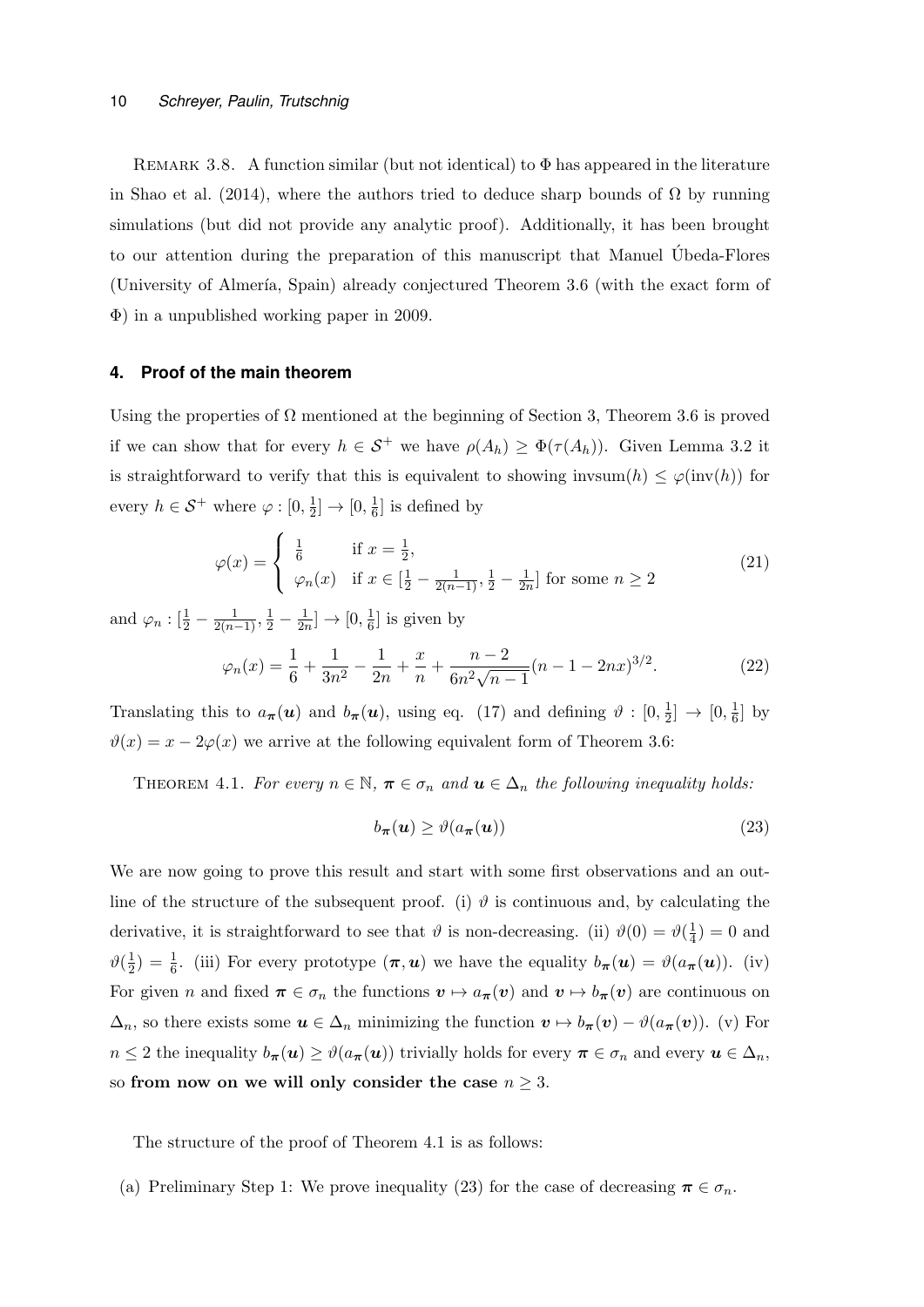- (b) Preliminary Step 2: We analyze how, for fixed  $\pi \in \sigma_n$ , the quantities  $a_{\pi}(u)$  and  $b_{\pi}(u)$  change if  $u \in \Delta_n$  changes.
- (c) Induction Step 1: Assuming that the result is true for all  $(\pi, u) \in \sigma_m \times \Delta_m$  with  $m < n$  we prove inequality (23) for  $(\pi, u) \in \sigma_n \times \Delta_n$  under the hypothesis that there either exist (i)  $p < q < r$  such that  $\pi(r) > \pi(q) > \pi(p)$  or (ii)  $p < q < r < s$  such that  $\pi(q) > \pi(p) > \pi(s) > \pi(r)$  holds.
- (d) Induction Step 2: Assuming that the result is true for all  $(\pi, u) \in \sigma_m \times \Delta_m$  with  $m < n$  we prove inequality (23) for  $(\pi, u) \in \sigma_n \times \Delta_n$  with  $\pi$  not fulfilling the hypothesis in Induction Step I.

*Preliminary Step 1*: Consider  $n \geq 3$  and  $\pi = (n, n-1, \ldots, 2, 1)$ . Note that in this situation we have  $e_1(\mathbf{u}) = 1$ ,  $e_2(\mathbf{u}) = a_{\pi}(\mathbf{u})$ ,  $e_3(\mathbf{u}) = b_{\pi}(\mathbf{u})$  for every  $\mathbf{u} \in \Delta_n$ , where  $e_i$ denotes the *i*-th elementary symmetric polynomial for  $i \in \{1, 2, 3\}$ , i.e.  $e_1(v) := \sum_i v_i$ ,  $e_2(\boldsymbol{v}) := \sum_{i \leq j} v_i v_j$  and  $e_3(\boldsymbol{v}) := \sum_{i \leq j \leq k} v_i v_j v_k$  for every  $v \in \mathbb{R}^n$ . Hence  $a_{\boldsymbol{\pi}}(\boldsymbol{u})$  and  $b_{\boldsymbol{\pi}}(\boldsymbol{u})$ do not change if we reorder the coordinates of  $u$ .

LEMMA 4.2. Suppose that  $n \geq 3, \pi = (n, n-1, \ldots, 2, 1), c_2 \in a_{\pi}(\Delta_n)$  and that  $u \in \Delta_n$ fulfils  $b_{\boldsymbol{\pi}}(\boldsymbol{u}) = \min\{b_{\boldsymbol{\pi}}(\boldsymbol{v}) : \boldsymbol{v} \in \Delta_n \cap (a_{\boldsymbol{\pi}})^{-1}(\{c_2\})\}\$ as well as  $u_1 \geq \cdots \geq u_n \geq 0$ . Then there exists  $m \in \{1, \ldots, n\}$  such that  $u_i = 0$  for every  $i > m$ , and  $u_1 = \cdots = u_{m-1} \ge u_m$ .

PROOF. Note that the continuity of  $b_{\pi}$  and the compactness of  $\Delta_n \cap (a_{\pi})^{-1}(\lbrace c_2 \rbrace)$  imply the existence of the minimum. We first prove the statement for the case  $n = 3$  and suppose that **u** is a minimizer fulfilling  $u_3 \geq u_2 \geq u_1 \geq 0$ . Define a polynomial  $f : \mathbb{R} \to \mathbb{R}$  by

$$
f(T) = (T - u_1)(T - u_2)(T - u_3) = T^3 - T^2 + c_2T - e_3(u),
$$

and let  $D_f$  denote the discriminant of f. It is well known that  $D_f > 0$  if and only if f has three distinct real zeros and that in case of  $D_f \neq 0$  locally the zeros of f are smooth (so in particular continuous) functions of the coefficients of  $f$ .

Suppose that  $u_1 > u_2 > u_3 > 0$ . Then  $D_f > 0$ . Let  $f_{\epsilon}(T) = T^3 - T^2 + c_2T - (e_3(\mathbf{u}) - \epsilon)$ , then for small enough values of  $\epsilon > 0$ , the polynomial  $f_{\epsilon}$  has three distinct, positive real zeros:  $u_{\epsilon,1}, u_{\epsilon,2}, u_{\epsilon,3}$ . Then  $u_{\epsilon,1} + u_{\epsilon,2} + u_{\epsilon,3} = 1$  and  $u_{\epsilon,1}u_{\epsilon,2} + u_{\epsilon,2}u_{\epsilon,3} + u_{\epsilon,3}u_{\epsilon,1} = c_2$ , while  $u_{\epsilon,1}u_{\epsilon,2}u_{\epsilon,3} = e_3(\mathbf{u}) - \epsilon \leq e_3(\mathbf{u})$ , which is a contradiction. So either  $u_3 = 0$  or  $u_1 = u_2$  or  $u_1 > u_2 = u_3 > 0$ . In the first two cases we are done, so suppose that  $u_1 > u_2 = u_3 > 0$ . Then  $1 = u_1 + 2u_2$  and  $c_2 = 2u_1u_2 + u_2^2$ . Suppose that  $u_1 \ge 4u_2$ . Then  $1 \ge 4c_2$ , so there are unique  $y_1 \ge y_2 \ge 0$  such that  $y_1 + y_2 = 1$  and  $y_1y_2 = c_2$ . Let  $y_3 = 0$ , then considering  $y =$  $(y_1, y_2, y_3)$  we get  $e_1(\mathbf{y}) = 1$ ,  $e_2(\mathbf{y}) = c_2$ , and  $e_3(\mathbf{y}) = 0 < e_3(\mathbf{u})$ , which is a contradiction. So  $4u_2 > u_1 > u_2$ . Let  $y_1 = y_2 = \frac{2u_1 + u_2}{3}$  and  $y_3 = \frac{4u_2 - u_1}{3}$ . Then  $y_1, y_2, y_3 \ge 0$ ,  $e_1(\mathbf{y}) = 1$ ,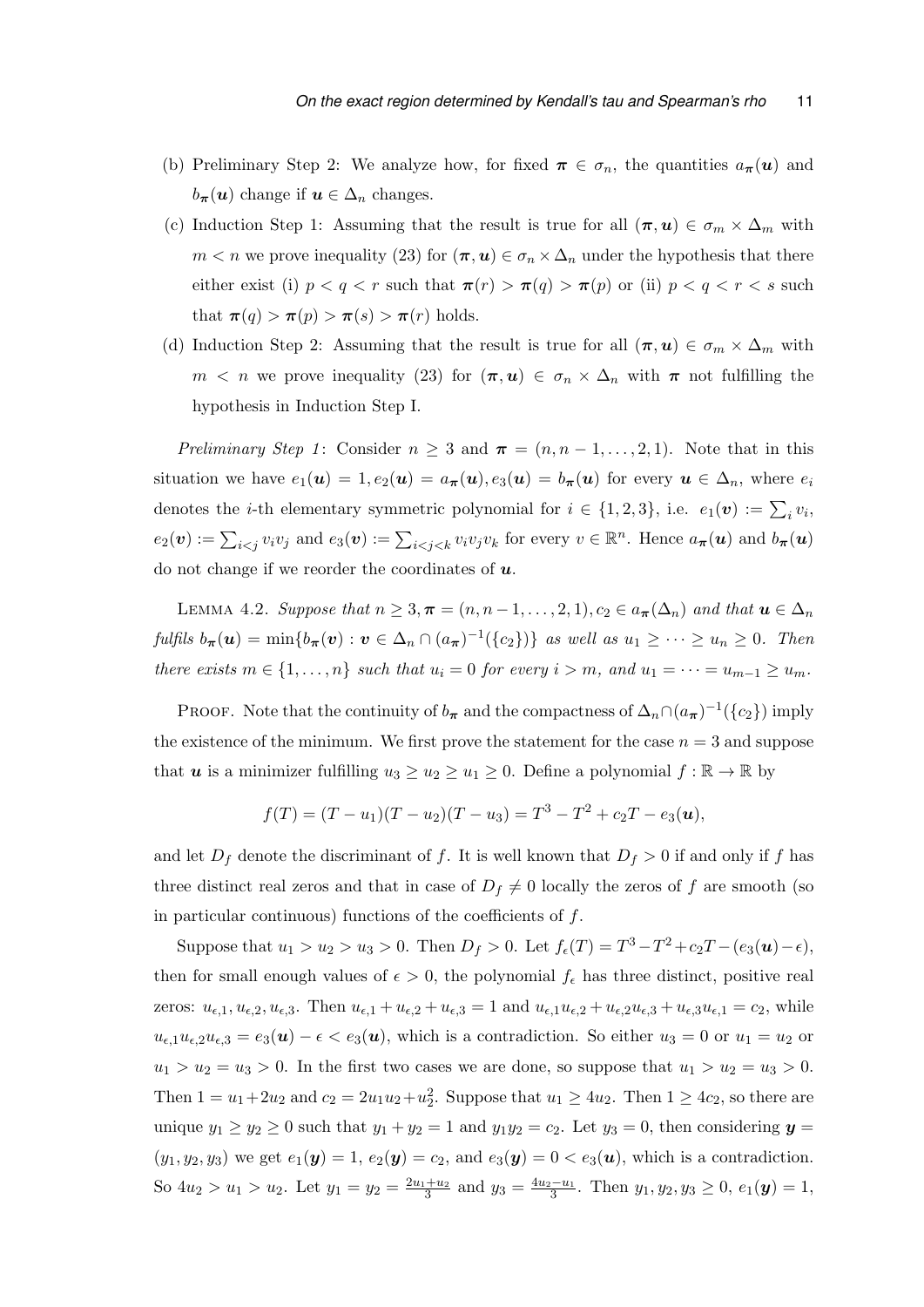$e_2(\mathbf{y}) = c_2$ , and  $e_3(\mathbf{y}) = \frac{1}{27}(2u_1 + u_2)^2(4u_2 - u_1) = e_3(\mathbf{u}) - \frac{4}{27}(u_1 - u_2)^3 < e_3(\mathbf{u})$ , which is a contradiction. This proves the claim for  $n = 3$ .

Suppose indirectly that the statement is false for some  $n > 3$ . Then there are  $i < j < k$ such that  $u_i > u_j \geq u_k > 0$ . Setting  $\bar{u}_l := \frac{u_l}{u_i + u_j + u_k}$  for every  $l \in \{i, j, k\}$  obviously  $\bar{u}_i + \bar{u}_j + \bar{u}_k = 1$ . Applying the case  $n = 3$  to  $\bar{u}_i, \bar{u}_j, \bar{u}_k$  yields  $\bar{y}_i, \bar{y}_j, \bar{y}_k \in [0, 1]$  such that  $\bar{y}_i + \bar{y}_j + \bar{y}_k = \bar{u}_i + \bar{u}_j + \bar{u}_k$ ,  $\bar{y}_i\bar{y}_j + \bar{y}_j\bar{y}_k + \bar{y}_k\bar{y}_i = \bar{u}_i\bar{u}_j + \bar{u}_j\bar{u}_k + \bar{u}_k\bar{u}_i$  and  $\bar{y}_i\bar{y}_j\bar{y}_k < \bar{u}_i\bar{u}_j\bar{u}_k$ . Setting  $y_l = u_l$  for every  $l \in \{1, ..., n\} \setminus \{i, j, k\}$  and  $y_l = \bar{y}_l(u_i + u_j + u_k)$  for every  $l \in \{i, j, k\}$  finally yields  $e_1(\mathbf{y}) = e_1(\mathbf{u}), e_2(\mathbf{y}) = e_2(\mathbf{u})$  and  $e_3(\mathbf{y}) < e_3(\mathbf{u})$ , which is a contradiction.

COROLLARY 4.3. Suppose that  $n \geq 3$  and that  $\pi = (n, n-1, \ldots, 2, 1)$ . Then  $b_{\pi}(u) \geq$  $\vartheta(a_{\pi}(\boldsymbol{u}))$  holds for every  $\boldsymbol{u} \in \Delta_n$ .

Preliminary Step 2: We investigate how, for fixed  $\pi \in \sigma_n$ , the quantities  $a_{\pi}(u)$  and  $b_{\pi}(u)$ change if  $u \in \Delta_n$  changes. To do so, temporarily extend  $a_{\pi}$  and  $b_{\pi}$  to the full  $\mathbb{R}^n$  using the identities in Lemma 3.2. The following lemmata (whose proof is given in the Appendix) will be crucial in the sequel.

LEMMA 4.4. Suppose that  $n \geq 3$  and that  $\boldsymbol{\delta} = (\delta_1, \ldots, \delta_n) \in \mathbb{R}^n$  fulfils  $\sum_i \delta_i = 0$ . Then for every  $t \in \mathbb{R}$  the following identities hold:

$$
a_{\boldsymbol{\pi}}(\boldsymbol{u} + t\boldsymbol{\delta}) - a_{\boldsymbol{\pi}}(\boldsymbol{u}) = \alpha_1 t + \alpha_2 t^2 \tag{24}
$$

$$
b_{\boldsymbol{\pi}}(\boldsymbol{u} + t\boldsymbol{\delta}) - b_{\boldsymbol{\pi}}(\boldsymbol{u}) = \beta_1 t + \beta_2 t^2 + \beta_3 t^3 \tag{25}
$$

where

$$
\alpha_1 = \sum_i a_i \delta_i, \qquad \alpha_2 = \sum_{i < j, \{i, j\} \in I_\pi} \delta_i \delta_j,
$$
\n
$$
\beta_1 = \sum_i b_i \delta_i, \qquad \beta_2 = \sum_{i < j} c_{i,j} \delta_i \delta_j, \qquad \beta_3 = \sum_{i < j < k, \{i, j, k\} \in Q_\pi} \delta_i \delta_j \delta_k,
$$

and

$$
a_i = \sum_{j:\,\{i,j\} \in I_{\pi}} u_j, \qquad b_i = \sum_{j < k,\,\{i,j,k\} \in Q_{\pi}} u_j u_k, \qquad c_{i,j} = c_{j,i} = \sum_{k:\,\{i,j,k\} \in Q_{\pi}} u_k.
$$

LEMMA 4.5. Suppose that  $n \geq 3$  and that  $\pi \in \sigma_n$ . If  $p, q, r \in \{1, ..., n\}$  are distinct elements such that  $\{p,q,r\} \notin Q_{\pi}$ , then  $c_{p,r} + c_{q,r} \geq c_{p,q} \geq 0$ .

We now state two conditions for  $\pi$  that imply the existence of a direction  $\delta \in \mathbb{R}^n \setminus \{0\}$ with  $\sum_i \delta_i = 0$  such that  $t \mapsto a_{\pi}(u + t\delta) - a_{\pi}(u)$  is identical to zero for every t and  $t \mapsto b_{\pi}(\boldsymbol{u} + t\boldsymbol{\delta}) - b_{\pi}(\boldsymbol{u})$  is of degree two and concave.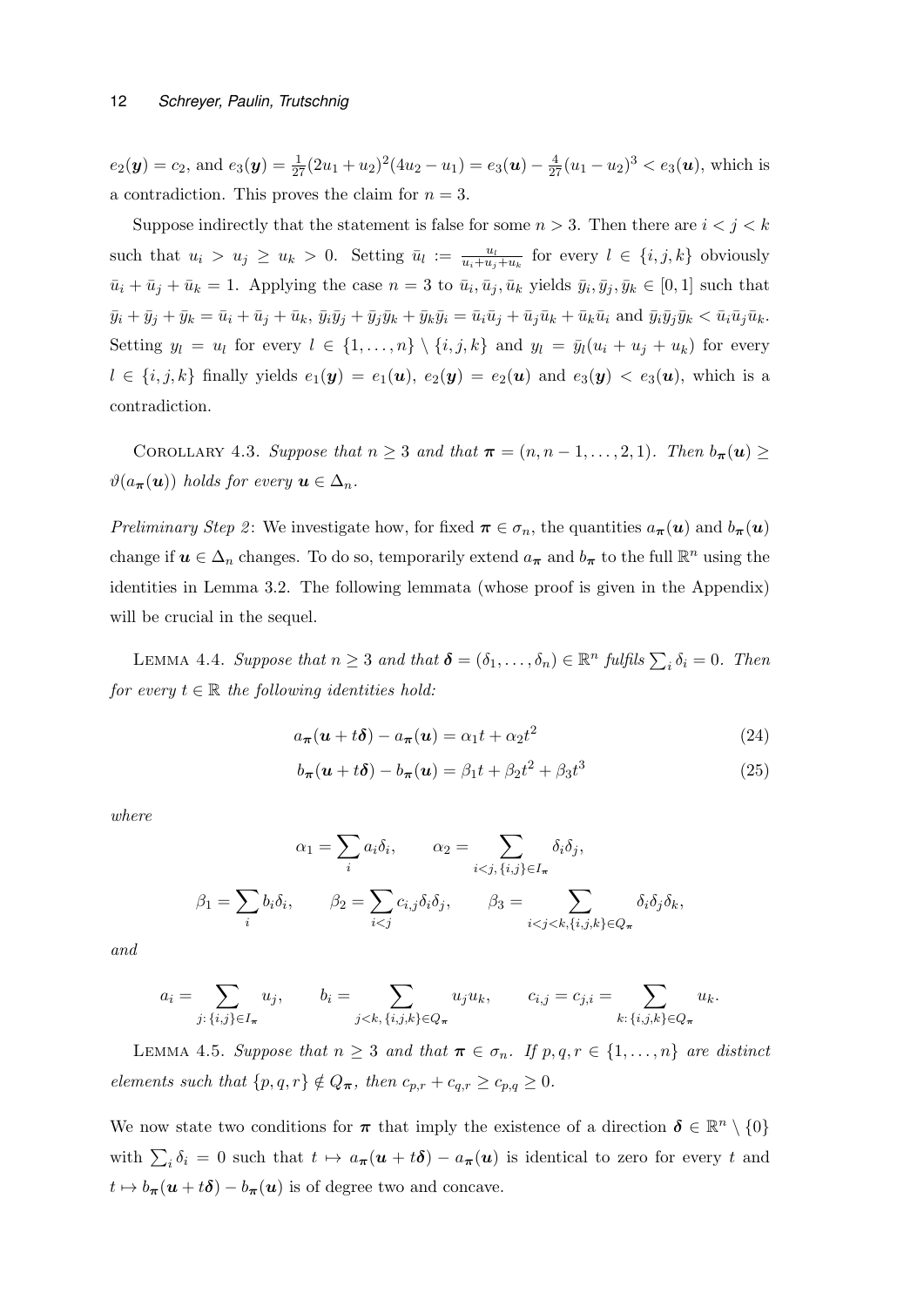LEMMA 4.6. Suppose that  $n \geq 3$ , that  $\pi \in \sigma_n$ , and that one of the following two conditions holds:

- (i) There exist  $p, q, r \in \{1, 2, \ldots, n\}$  with  $p < q < r$  and  $\pi(r) > \pi(q) > \pi(p)$ .
- (ii) There exist  $p, q, r, s \in \{1, 2, \ldots, n\}$  with  $p < q < r < s$  and  $\pi(q) > \pi(p) > \pi(s) >$  $\pi(r)$ .

Then there exists  $\delta \in \mathbb{R}^n \setminus \{0\}$  such that the coefficients in (24) and (25) fulfil  $\alpha_1 = \alpha_2 =$  $\beta_3 = 0$  and  $\beta_2 \leq 0$ .

*Induction Step 1*: We prove the induction step for every  $\pi \in \sigma_n$  fulfilling one of the conditions in Lemma 4.6.

LEMMA 4.7. Suppose that  $n \geq 3$  and that  $b_{\omega}(v) \geq \vartheta(a_{\omega}(v))$  holds for all  $(\omega, v) \in$  $\sigma_m \times \Delta_m$  with  $m < n$ . If  $\pi \in \sigma_n$  fulfils one of the conditions in Lemma 4.6 then  $b_{\pi}(u) \ge$  $\vartheta(a_{\pi}(\boldsymbol{u}))$  for every  $\boldsymbol{u} \in \Delta_n$ .

PROOF. Suppose that  $\pi \in \sigma_n$  fulfils one of the conditions in Lemma 4.6 and consider  $u \in \Delta_n$ . If  $u_k = 0$  for some  $k \in \{1, \ldots, n\}$  then, defining  $(\pi', v) \in \sigma_{n-1} \times \Delta_{n-1}$  by  $v_i = u_i$ for  $i < k$  and  $v_i = u_{i+1}$  for  $i \geq k$  as well as

$$
\pi'(i) = \begin{cases}\n\pi(i) & \text{if } i < k \text{ and } \pi(i) < \pi(k) \\
\pi(i) - 1 & \text{if } i < k \text{ and } \pi(i) > \pi(k), \\
\pi(i+1) & \text{if } i \geq k \text{ and } \pi(i+1) < \pi(k) \\
\pi(i+1) - 1 & \text{if } i \geq k \text{ and } \pi(i+1) > \pi(k),\n\end{cases}
$$

we immediately get  $b_{\pi}(u) = b_{\pi}(v) \geq \vartheta(a_{\pi}(v)) = \vartheta(a_{\pi}(u)).$ 

Suppose now that  $u \in (0,1)^n$  and, using Lemma 4.6, choose  $\delta \in \mathbb{R}^n \setminus \{0\}$  such that  $\beta_2 \leq 0$  and  $a_{\pi}(\boldsymbol{u}+t\boldsymbol{\delta}) = a_{\pi}(\boldsymbol{u})$  and  $b_{\pi}(\boldsymbol{u}+t\boldsymbol{\delta}) - b_{\pi}(\boldsymbol{u}) = \beta_1 t + \beta_2 t^2$  for all  $t \in \mathbb{R}$ . Considering  $u \in (0,1)^n$  there are  $t_0 < 0 < t_1$  such that  $u + t\delta \in [0,1]^n$  if and only if  $t \in [t_0, t_1]$ . Concavity of  $t \mapsto b_{\pi}(u + t\delta)$  implies that  $b_{\pi}(u + t_0\delta) \leq b_{\pi}(u)$  or  $b_{\pi}(u + t_1\delta) \leq b_{\pi}(u)$ . Moreover there are  $i, j$  such that  $(\mathbf{u} + t_0 \delta)_i = 0$  and  $(\mathbf{u} + t_1 \delta)_j = 0$  by construction, so we can proceed as in the first step of the proof and use induction to get  $b_{\pi}(u) \geq \vartheta(a_{\pi}(u))$ .

Induction Step 2: As a final step we concentrate on permutations  $\pi \in \sigma_n$  not fulfilling any of the two conditions in 4.6 and start with the following definition and the subsequent lemma (whose proof can be found in the Appendix).

DEFINITION 4.8. A permutation  $\pi \in \sigma_l$  is called almost decreasing if there is at most one  $i \in \{1, ..., l-1\}$  so that  $\pi(i) < \pi(i+1)$ .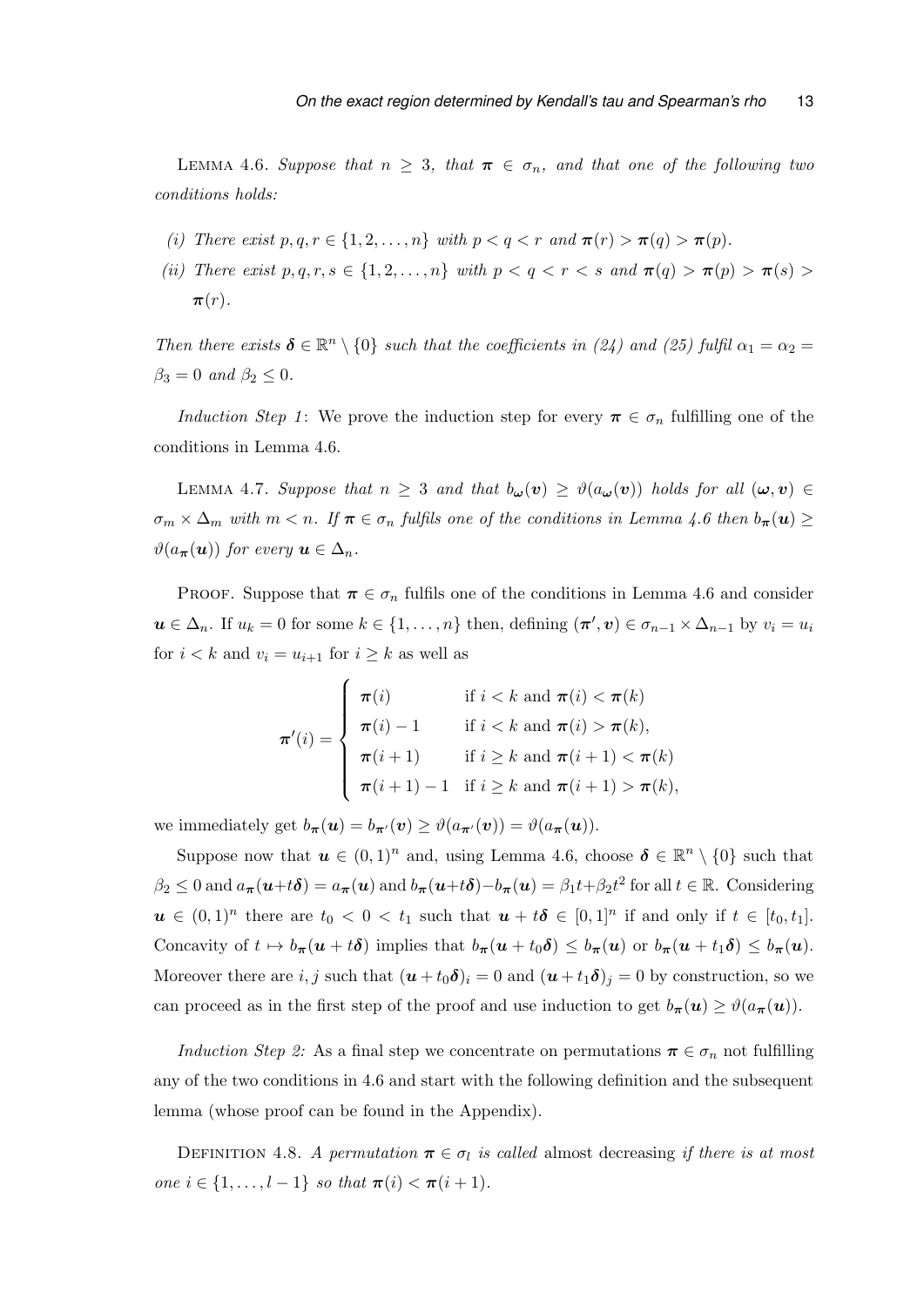LEMMA 4.9. Let  $l \geq 1$  and  $\pi \in \sigma_l$ . Then the following two conditions are equivalent:

- There are no  $1 \leq p \leq q \leq r \leq l$  so that  $\pi(p) \leq \pi(q) \leq \pi(r)$ , and there are no  $1 \leq p \leq q \leq r \leq s \leq l$  so that  $\pi(r) \leq \pi(s) \leq \pi(p) \leq \pi(q)$ .
- $\pi$  or  $\pi^{-1}$  is almost decreasing.

Having this characterization we can now prove the remaining induction step for those  $\pi \in \sigma_n$  fulfilling that  $\pi$  or  $\pi^{-1}$  is almost decreasing. Notice that w.l.o.g. we may assume that  $\pi \in \sigma_n$  is almost decreasing since defining  $v \in \Delta_n$  by  $v_i = u_{\pi^{-1}(i)}$  for every  $i \in$  $\{1,\ldots,n\}$  yields  $a_{\pi}(u) = a_{\pi^{-1}}(v)$  as well as  $b_{\pi}(u) = b_{\pi^{-1}}(v)$ . Both subsequent lemmata are therefore only stated and proved for almost decreasing  $\pi$ .

LEMMA 4.10. Suppose that  $n \geq 3$  and that  $b_{\omega}(v) \geq \vartheta(a_{\omega}(v))$  holds for all  $(\omega, v) \in$  $\sigma_m \times \Delta_m$  with  $m < n$ . If  $\pi \in \sigma_n$  is almost decreasing with  $\pi(1) = n$  or  $\pi(n) = 1$  then  $b_{\boldsymbol{\pi}}(\boldsymbol{u}) \geq \vartheta(a_{\boldsymbol{\pi}}(\boldsymbol{u}))$  holds for every  $\boldsymbol{u} \in \Delta_n$ .

PROOF. As before we may assume  $u \in (0,1)^n$ . Suppose that  $\pi(1) = n$ . Defining  $(\pi', u') \in \sigma_{n-1} \times \Delta_{n-1}$  by  $\pi'(i) = \pi(i+1)$  and  $u'_i = \frac{u_{i+1}}{1-u_i}$  $\frac{u_{i+1}}{1-u_1}$  for every  $i \in \{1, ..., n-1\}$  and considering

$$
a_{\pi'}(\mathbf{u}') = \frac{1}{(1 - u_1)^2} \sum_{2 \le i < j \le n: \{i, j\} \in I_{\pi}} u_i u_j
$$

yields that  $a_{\pi}(\boldsymbol{u}) = (1 - u_1)^2 a_{\pi'}(\boldsymbol{u}') + u_1(1 - u_1)$ . Analogously, using

$$
b_{\pi'}(u') = \frac{1}{(1 - u_1)^3} \sum_{2 \le i < j < k \le n: \{i, j, k\} \in Q_{\pi}} u_i u_j u_k
$$

we get  $b_{\pi}(u) = (1 - u_1)^3 b_{\pi'}(u') + u_1(1 - u_1)^2 a_{\pi'}(u')$ . To simplify notation let  $\tilde{\pi}_k$  denote the decreasing permutation in  $\sigma_k$  for every  $k \in \mathbb{N}$ . Choose  $u''_1, ..., u''_{n-1} \in \Delta_{n-1}$  such that  $a_{\tilde{\pi}_{n-1}}(\boldsymbol{u}'') = a_{\boldsymbol{\pi}'}(\boldsymbol{u}')$  and  $b_{\tilde{\pi}_{n-1}}(\boldsymbol{u}'') = \vartheta(a_{\boldsymbol{\pi}'}(\boldsymbol{u}'))$ . Define  $\tilde{\boldsymbol{u}} = (\tilde{u}_1, ..., \tilde{u}_n)$  by  $\tilde{u}_1 = u_1$  and  $\tilde{u}_i = (1 - u_1)u''_{i-1}$  for every  $i \in \{2, ..., n\}$ . Then  $\sum_{i=1}^n \tilde{u}_i = u_1 + (1 - u_1) \sum_{i=1}^{n-1} u''_i = 1$  and we get

$$
a_{\tilde{\boldsymbol{\pi}}_n}(\tilde{\boldsymbol{u}})=(1-u_1)^2 a_{\tilde{\boldsymbol{\pi}}_{n-1}}(\boldsymbol{u}'') + u_1(1-u_1) = a_{\boldsymbol{\pi}}(\boldsymbol{u})
$$

as well as

$$
b_{\tilde{\pi}_n}(\tilde{\mathbf{u}}) = \sum_{1 < i < j < k: \{i, j, k\} \in Q_{\tilde{\pi}_n}} \tilde{u}_i \tilde{u}_j \tilde{u}_k + \tilde{u}_1 \sum_{1 < j < k: \{j, k\} \in I_{\tilde{\pi}_n}} \tilde{u}_i \tilde{u}_j
$$
\n
$$
= (1 - u_1)^3 b_{\tilde{\pi}_{n-1}}(\mathbf{u}'') + u_1 (1 - u_1)^2 a_{\tilde{\pi}_{n-1}}(\mathbf{u}'').
$$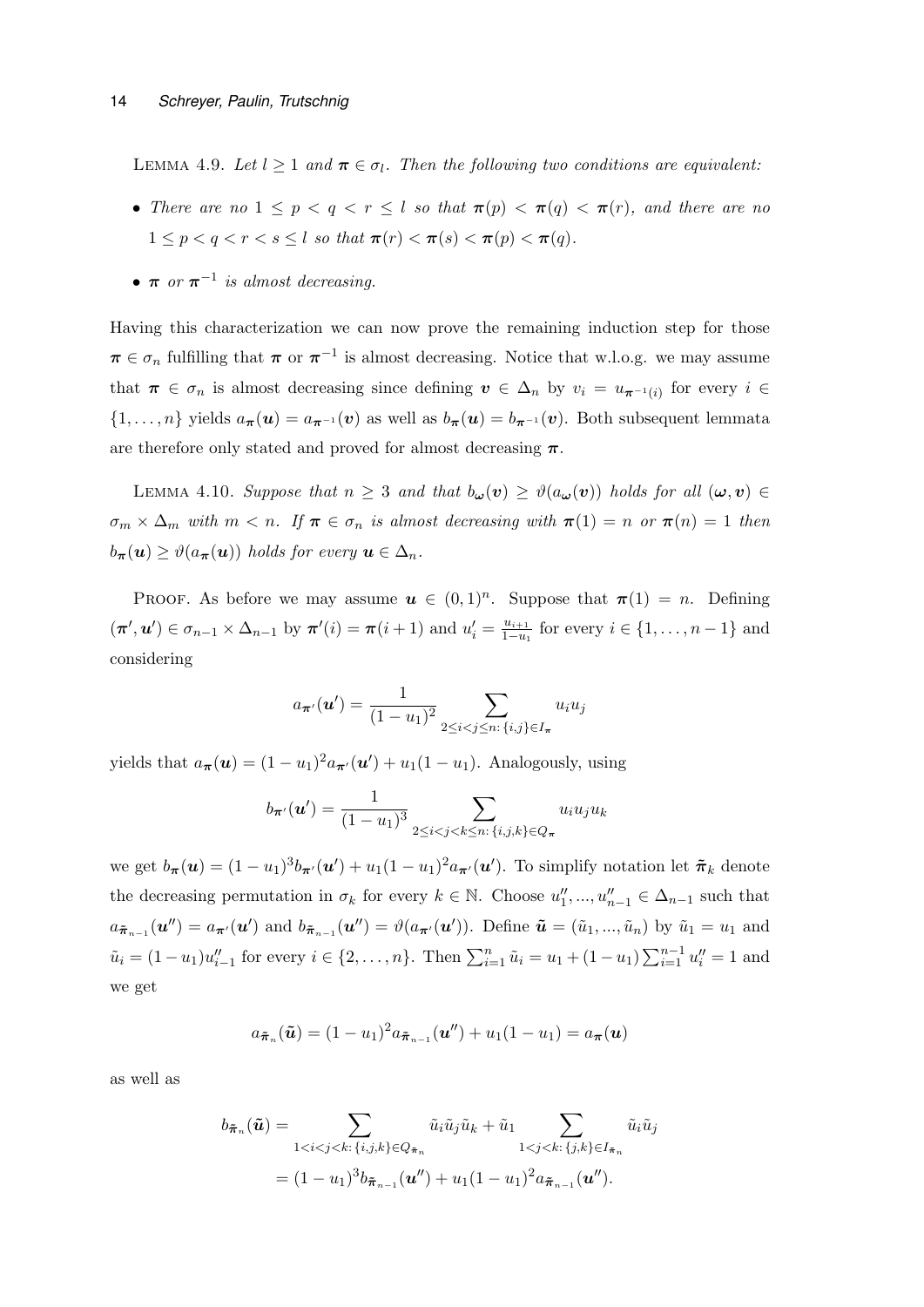Altogether this yields

$$
b_{\pi}(\mathbf{u}) = (1 - u_1)^3 b_{\pi'}(\mathbf{u}') + u_1 (1 - u_1)^2 a_{\pi'}(\mathbf{u}')
$$
  
\n
$$
\geq (1 - u_1)^3 \vartheta(a_{\pi'}(\mathbf{u}')) + u_1 (1 - u_1)^2 a_{\pi'}(\mathbf{u}')
$$
  
\n
$$
= (1 - u_1)^3 b_{\tilde{\pi}_{n-1}}(\mathbf{u}'') + u_1 (1 - u_1)^2 a_{\tilde{\pi}_{n-1}}(\mathbf{u}'') = b_{\tilde{\pi}_n}(\tilde{\mathbf{u}})
$$
  
\n
$$
\geq \vartheta(a_{\tilde{\pi}_n}(\tilde{\mathbf{u}})) = \vartheta(a_{\pi}(\mathbf{u})).
$$

The proof of the case  $\pi(n) = 1$  is completely analogous.

The following final lemma assures that in case of almost decreasing  $\pi \in \sigma_n$  with  $\pi(1) \neq n$ and  $\pi(n) \neq 1$  we cannot be on the boundary of  $\Omega_{\Phi}$ . Note that in the proof we do not make use of the induction hypothesis.

LEMMA 4.11. Suppose that  $n \geq 3$  and that  $\pi \in \sigma_n$  is almost decreasing with  $\pi(1) \neq n$ and  $\pi(n) \neq 1$ . Then for every  $u \in \Delta_n \cap (0,1)^n$  we have

$$
b_{\boldsymbol{\pi}}(\boldsymbol{u}) - \vartheta(a_{\boldsymbol{\pi}}(\boldsymbol{u})) > \min \left\{ b_{\boldsymbol{\omega}}(\boldsymbol{v}) - \vartheta(a_{\boldsymbol{\omega}}(\boldsymbol{\pi})) : \boldsymbol{\omega} \in \sigma_n, \, \boldsymbol{v} \in \Delta_n \right\}
$$

PROOF. First note that the existence of the minimum is assured by the fact that  $\sigma_n$  is finite and  $\Delta_n$  is compact. Set  $k := \pi^{-1}(1)$ . Then  $1 = \pi(k) < \pi(k-1) < \cdots < \pi(1) < n$ and  $1 < \pi(n) < \cdots < \pi(k+2) < \pi(k+1)$ , so  $\pi(k+1) = n$ . Define  $(\pi', u') \in \sigma_n \times \Delta_n$  as follows:  $\pi'(i) = \pi(i)$  for  $i \notin \{k, k+1\}, \pi'(k) = \pi(k+1) = n$  and  $\pi'(k+1) = \pi(k) = 1$ ;  $u'_i = u_i$  for  $i \notin \{k, k+1\}$ ,  $u'_k = u_{k+1}$  and  $u'_{k+1} = u_k$ . Then it is straightforward to verify that  $a_{\pi}(\boldsymbol{u}') - a_{\pi}(\boldsymbol{u}) = u_k u_{k+1}$  and

$$
b_{\boldsymbol{\pi}'}(\boldsymbol{u}') - b_{\boldsymbol{\pi}}(\boldsymbol{u}) = -\sum_{i \neq k, k+1} u_k u_{k+1} u_i,
$$

holds, which, considering that  $n \geq 3$  implies  $a_{\pi}(u') > a_{\pi}(u)$  and  $b_{\pi}(u') < b_{\pi}(u)$ . Having this we get  $b_{\pi}(u) - \vartheta(a_{\pi}(u)) > b_{\pi}(u') - \vartheta(a_{\pi}(u'))$  since  $\vartheta$  is non-decreasing, which completes the proof.

Since Lemma 4.11 implies that in order to prove inequality (23) for every  $\pi \in \sigma_n$  and  $u \in \Delta_n$  it is not necessary to consider almost decreasing permutations  $\pi$  with  $\pi(1) \neq n$ and  $\pi(n) \neq 1$  the proof of Theorem 4.1 (hence the one of Theorem 3.6) is complete.

# **5. Additional related results**

So far we have shown that  $\Omega \subseteq \Omega_{\Phi}$ . We now prove that the two sets are in fact identical.

THEOREM 5.1. The precise  $\tau$ - $\rho$  region  $\Omega$  coincides with  $\Omega_{\Phi}$ .  $\Omega$  is not convex.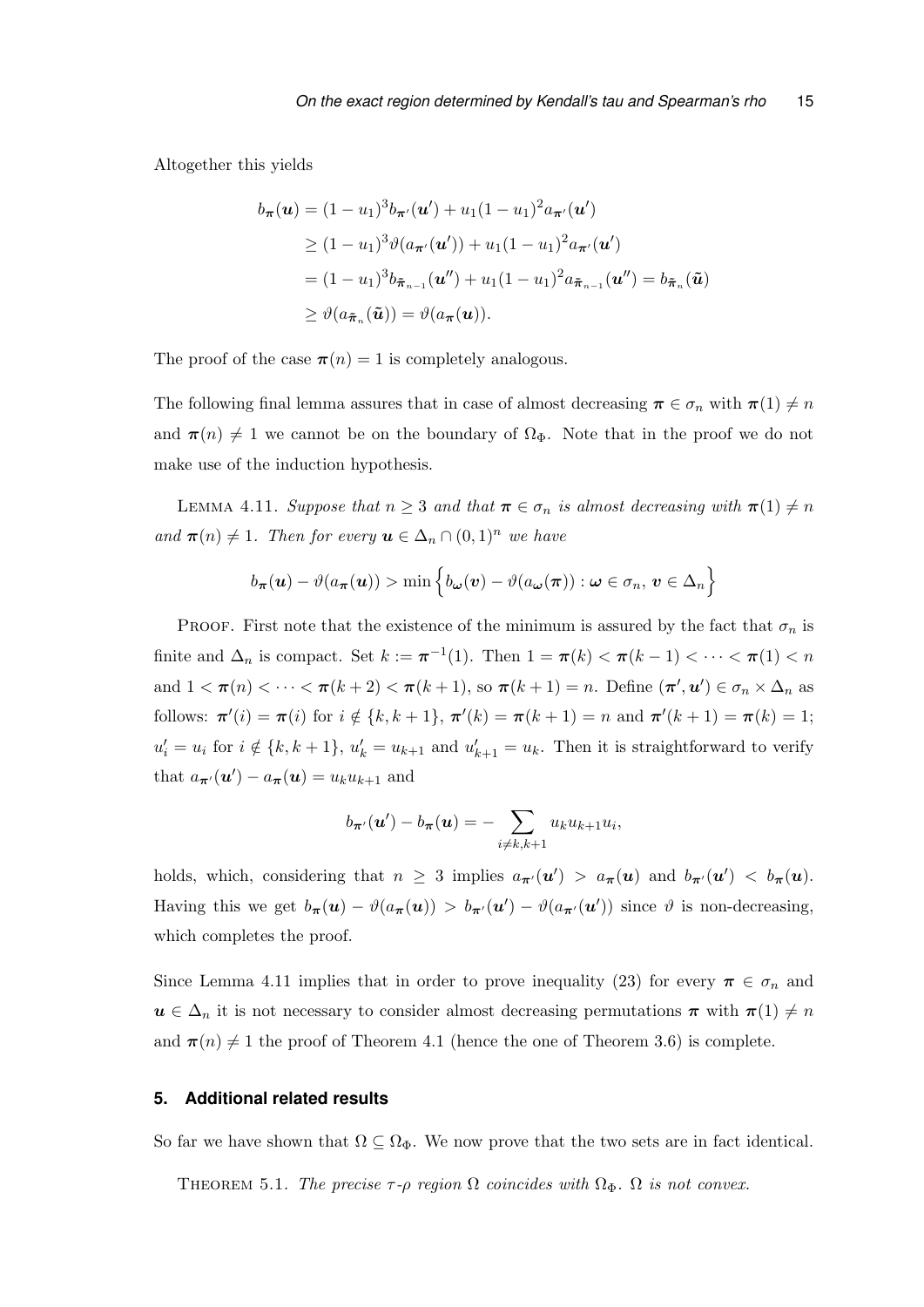PROOF. The construction of  $\Phi$  implies the existence of a family  $(A_t)_{t\in[0,1]}$  of shuffles of M fulfilling that the map  $t \mapsto A_t$  is continuous on [0, 1] (w.r.t.  $d_{\infty}$ ) and that

$$
\gamma(t) := (\tau(A_t), \rho(A_t)) = \begin{cases} (4t - 1, \Phi(4t - 1)) & \text{if } t \in [0, \frac{1}{2}] \\ (3 - 4t, -\Phi(4t - 3)) & \text{if } t \in [\frac{1}{2}, 1]. \end{cases}
$$
(26)

Obviously the curve  $\gamma : [0,1] \to [-1,1]^2$  is simply closed and rectifiable. For every  $s \in [0,1]$ consider the similarities  $f_s, g_s : [0,1]^2 \to [0,1]^2$ , given by  $f_s(x,y) = s(x,y)$  and  $g_s(x,y) =$  $(1-s)(x, y) + (s, s)$  and define the operator  $O_s : \mathcal{C} \to \mathcal{C}$  implicitly via

$$
\mu_{O_s(A)} = s\mu_M^{f_s} + (1-s)\mu_A^{g_s}.
$$

Notice that  $O_s(A)$  is usually referred to as the ordinal sum of M, A with respect to the partition  $[0, s), (s, 1]$ , see Durante and Sempi (2015). Then we have  $d_{\infty}(O_s(A), O_s(B)) \le$  $d_{\infty}(A, B)$  for all  $A, B \in \mathcal{C}$  and every  $s \in [0, 1]$ , and the mapping  $s \mapsto O_s(A)$  is continuous for every  $A \in \mathcal{C}$ . Consequently, the function  $H : [0,1]^2 \to [-1,1]^2$ , given by

$$
H(s,t) = (\tau(O_s(A_t)), \rho(O_s(A_t)))
$$

is continuous and fulfils, firstly, that  $H(0, t) = \gamma(t)$  and  $H(1, t) = (1, 1)$  for every  $t \in [0, 1]$ and, secondly, that  $H(s, 0) = H(s, 1)$  for all  $s \in [0, 1]$ . In other words, H is a homotopy and  $\gamma$  is homotopic to the point (1, 1) (see Figure 3), implying  $\Omega = \Omega_{\Phi}$ . Since  $\Phi$  is strictly concave on each interval  $\left[\frac{2-n}{n}, \frac{2-(n-1)}{n-1}\right]$  $\frac{n(n-1)}{n-1}$  with  $n \geq 3$ ,  $\Omega = \Omega_{\Phi}$  cannot be convex.

Considering that the operator  $O_s : \mathcal{C} \to \mathcal{C}$  maps the family of all shuffles of M into itself for every  $s \in [0,1]$  the proof of Theorem 5.1 has the following surprising byproduct:

COROLLARY 5.2. For every point  $(x, y) \in \Omega$  there is a shuffle  $h \in \mathcal{S}$  such that we have  $(\tau(A_h), \rho(A_h)) = (x, y).$ 

Additionally, Theorem 5.1 also implies the following result concerning the possible range of Spearman's  $\rho$  if Kendall's  $\tau$  is known (and vice versa):

COROLLARY 5.3. Suppose that X, Y are continuous random variables with  $\tau(X, Y) =$  $\tau_0$ . Then  $\rho(X, Y) \in [\Phi(\tau_0), -\Phi(-\tau_0)].$ 

REMARK 5.4. Due to the simple analytic form of  $\Phi$  it is straightforward to verify that

$$
\lambda_2(\Omega) = \frac{4}{5} - \frac{4}{5}\zeta(3) + \frac{2}{15}\pi^2 \approx 1.1543,
$$

whereby  $\zeta(3) = \sum_{i=1}^{\infty} \frac{1}{i^3}$  $\frac{1}{i^3}$ . Considering that  $\lambda_2(\Omega_0) = \frac{7}{6} \approx 1.1667$  this underlines the quality of the classical inequalities.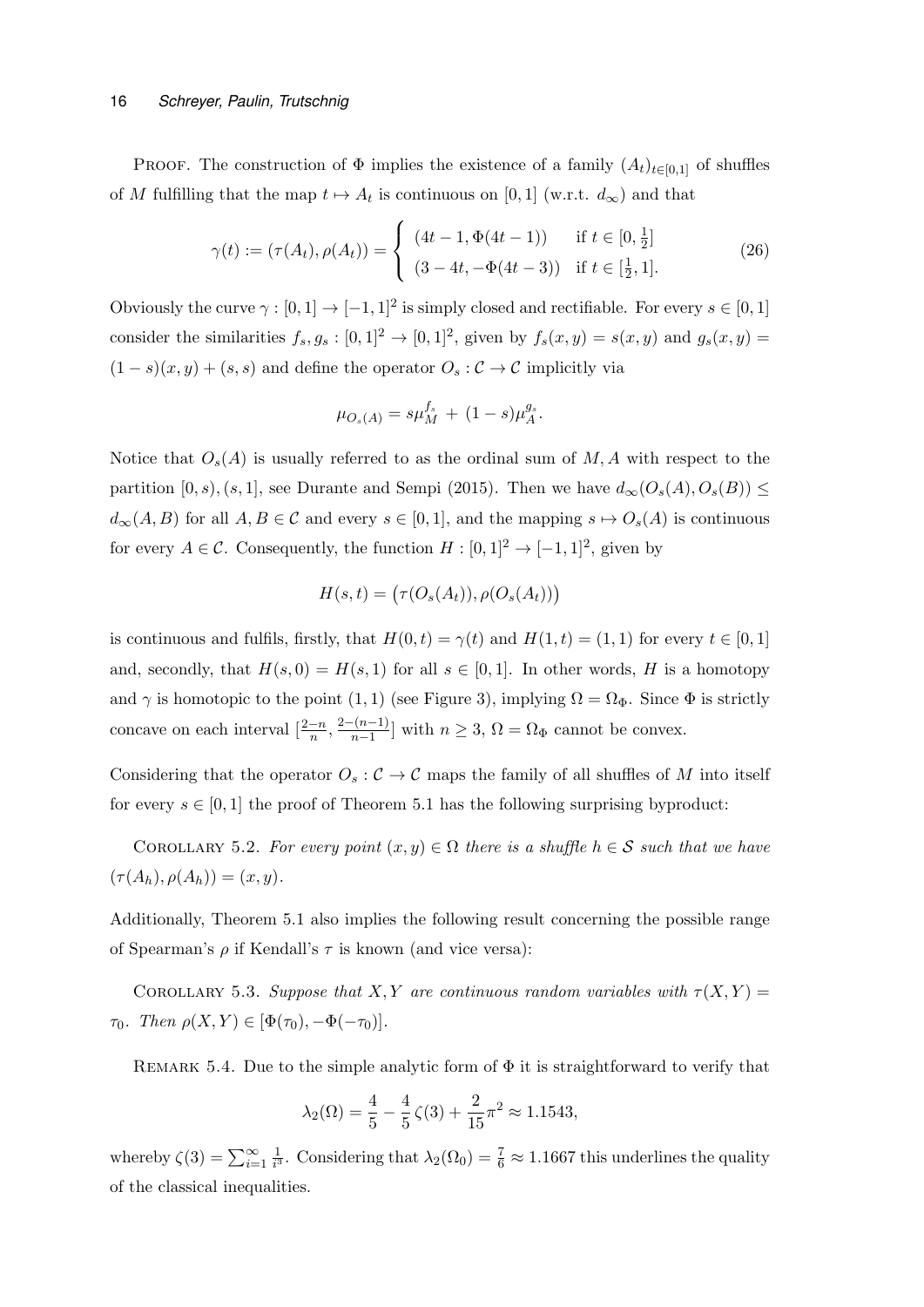

**Fig. 3.** The curves  $\gamma_s(t) = H(s, t)$  for  $t \in [0, 1]$  and  $s \in \{\frac{1}{10}, \ldots, \frac{9}{10}\}$  with H being the homotopy used in the proof of Theorem 5.1 (left panel); the region corresponding to conjecture **(C1)** for the class of exchangeable copulas (right panel). The red lines depict the boundary of  $\Omega$ .

# **6. Conclusions and future work**

Although Kendall's  $\tau$  and Spearman's  $\rho$  are both measures of concordance, they quantify different aspects of the dependence structure (Fredricks and Nelsen, 2007). The results established in this paper do not only answer the open question about how much they can differ in a definitive manner, they also show for which dependence structures the discrepancy is maximal and, more surprisingly, that mutually completely dependent random variables cover all possible joint values of  $\tau$  and  $\rho$ . Although mutual complete dependence might be considered a highly atypical dependence structure, it naturally appears in various practical settings, in particular in optimization problems like for instance in worst-case value-at-risk scenarios (Makarov, 1981).

To the best of the authors' knowledge the combination of combinatorical and continuity arguments used in the proofs is novel. The authors conjecture that this combination may also prove useful in various other problems - in particular concerning open questions in complete mixability, where many important recent results are based on combinatorical arguments and discretizations (Wang, 2015).

Having at hand a full characterization of  $\Omega$  the question naturally arises, how much  $\tau(A)$  and  $\rho(A)$  may differ if it is known that  $A \in \mathcal{C}$  is an element of a given subclass of copulas. The authors are convinced that the problem of determining the exact  $\tau$ -ρ region for subclasses may in some cases be even more difficult than answering the sixty year old question about  $\Omega$  has been, in particular for classes where there are no simple explicit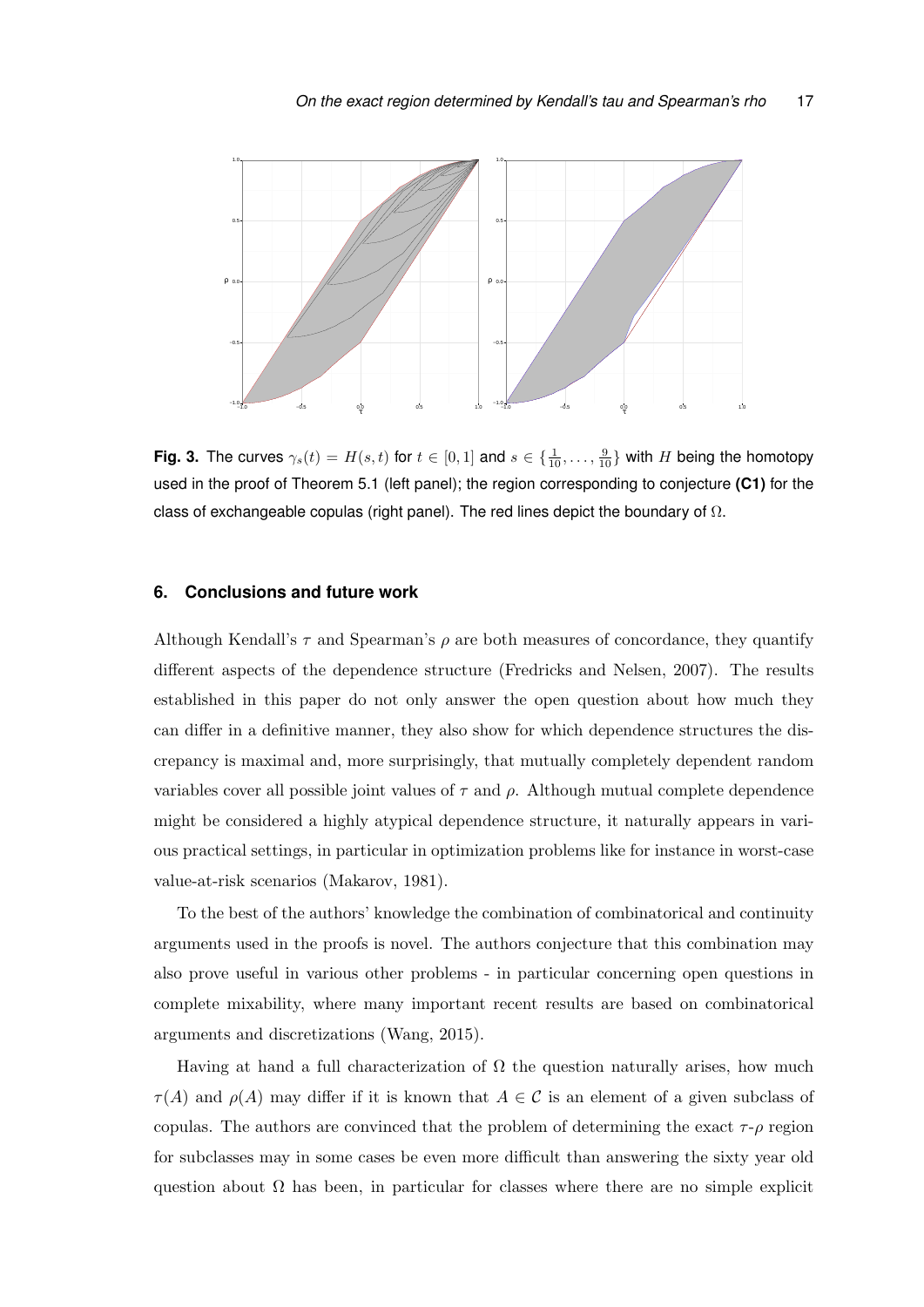formulas for  $\tau$  or  $\rho$ . Based on numerous simulations and analytic calculations the authors conjecture that the following inequalities hold for the class of exchangeable copulas  $\mathcal{C}_{ex}$ , the class of extreme-value-copulas  $\mathcal{C}_{ev}$  and the class of Archimedean copulas  $\mathcal{C}_{ar}$ : (C1) Conjectured (sharp) inequality for  $A \in \mathcal{C}_{ex}$ :  $L_{ex}(\tau) \leq \rho \leq -\Phi(-\tau)$ , where

$$
L_{ex}(\tau) = \begin{cases} \Phi(\tau) & \text{if } \tau \in \left[\frac{2-n}{n}, \frac{2-(n-1)}{n-1}\right], n \ge 3 \text{ odd,} \\ \min\left\{\frac{3\tau}{1+n} - \frac{2+(n-1)n}{(1+n)^2} - \frac{(n-3)(-1+n+(1+n)\tau)^{3/2}}{2(n+1)^2\sqrt{n-1}}, \right. \\ \frac{3\tau}{n} - \frac{(n-2)^2+n}{n^2} - \frac{(n-4)(-2+n+n\tau)^{3/2}}{2n^2\sqrt{n-2}} \right\} & \text{if } \tau \in \left[\frac{2-n}{n}, \frac{2-(n-1)}{n-1}\right], n \ge 3 \text{ even,} \\ \\ \frac{-1+6\tau-3\tau^{3/2}}{2}, & \text{if } \tau \in \left[0, \frac{3-2\sqrt{2}}{2}\right], \\ -\frac{4}{9} + \tau + \frac{(1+3\tau)^{3/2}}{18}, & \text{if } \tau \in \left[\frac{3-2\sqrt{2}}{2}, 1\right]. \end{cases}
$$

- (C2) Conjectured inequality for  $A \in \mathcal{C}_{ev}$ :  $L_{ev}(\tau) \le \rho \le R_{ev}(\tau)$ , where  $L_{ev}(\tau) = \frac{3\tau}{2+\tau}$  and  $R_{ev}(\tau) = \frac{3\tau}{2+\tau^3} - \frac{1}{3}$  $\frac{1}{3}(1-\tau)^2\tau^4$
- (C3) Conjectured inequality for  $A \in \mathcal{C}_{ar}$ :  $L_{ar}(\tau) \leq \rho < -\Phi(-\tau)$ , where  $L_{ar}(\tau)$  $7\tau-2\tau^3$  $\frac{-2\tau^3}{5} {\bf 1}_{[0,1]}(\tau) + \frac{31\tau-11\tau^3}{20} {\bf 1}_{[-1,0)}(\tau)$

Notice that the set determined by the inequalities in (C2) is strictly contained in the region determined by the famous Hutchinson-Lai inequalities (Hürlimann, 2003). Furthermore we remark that we were able to prove that for each  $x \in [-1, 1]$  there exists an exchangeable copula  $A \in \mathcal{C}_{ex}$  with  $(\tau(A), \rho(A)) = (x, L_{ex}(x))$  and a sequence  $(A_n)_{n \in \mathbb{N}}$  of Archimedean copulas such that  $(\tau(A_n), \rho(A_n)) \to (x, -\Phi(-x))$  for  $n \to \infty$ . The right-hand side of Figure 3 and Figure 4 depict the corresponding regions.



**Fig. 4.** The region corresponding to conjecture **(C2)** for the class of extreme-value copulas (left panel) and the one corresponding to conjecture **(C3)** for the class of Archimedean copulas (right panel); the green lines depict the Hutchinson-Lai inequalities, the red ones the boundary of  $\Omega$ .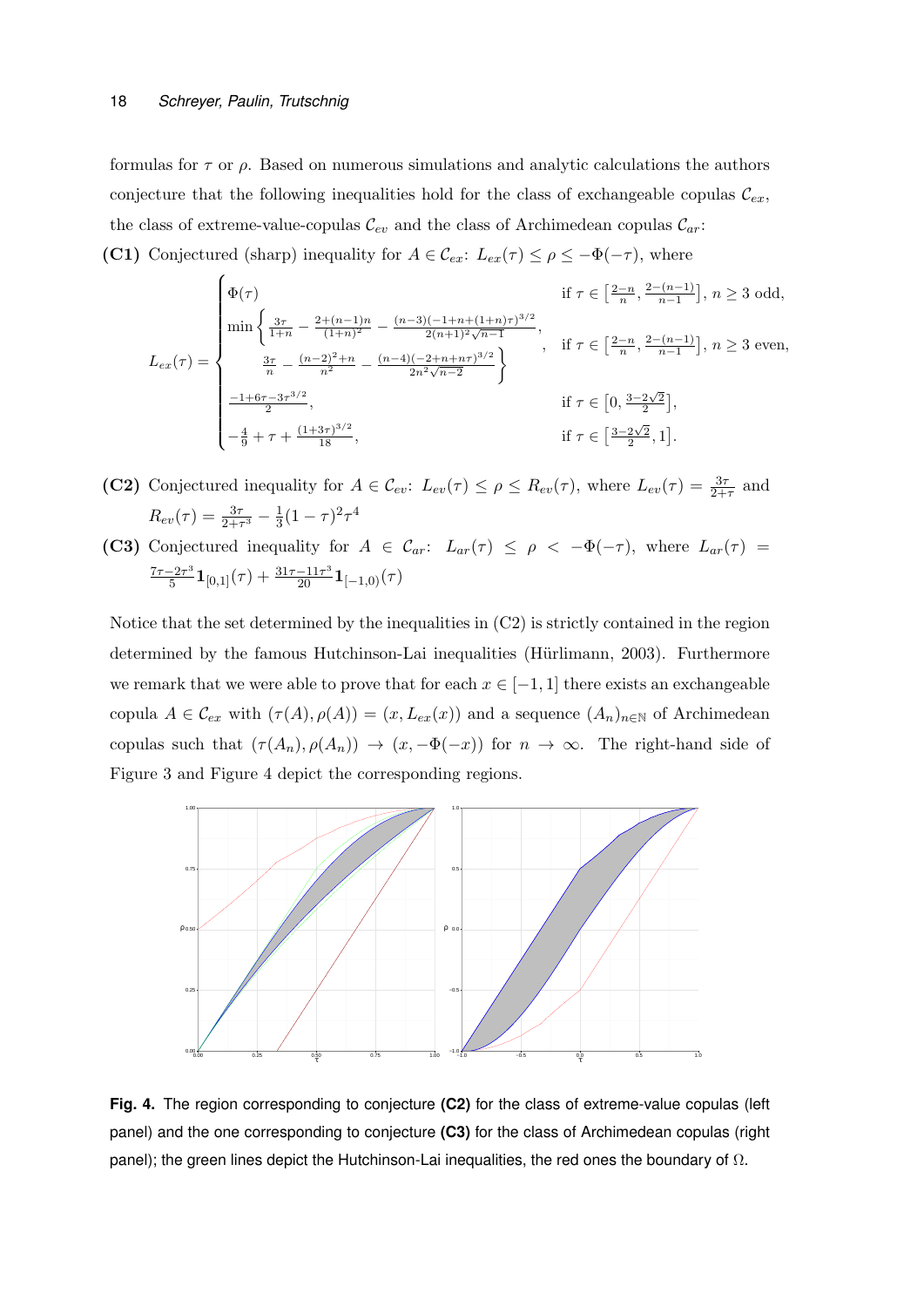# **7. Appendix**

PROOF (OF LEMMA 3.2). Since it is straightforward to verify the first inequality we start with the proof of the second one. Using  $s_j^2 - s_{j-1}^2 = (s_j - s_{j-1})(s_j + s_{j-1}) =$  $u_j(2\sum_{k\leq j}u_k+u_j)$  we get

$$
\begin{split} \text{invsum}(h_{\pi,u}) &= \sum_{j=1}^{n} \int_{s_{j-1}}^{s_j} \int_{0}^{1} \mathbf{1}_{[0,y)}(x) \mathbf{1}_{(h_{\pi,u}(y),1]}(h_{\pi,u}(x))(y-x) \, d\lambda(x) d\lambda(y) \\ &= \sum_{j=1}^{n} \int_{s_{j-1}}^{s_j} \sum_{\pi(i) > \pi(j)} \int_{s_{i-1}}^{s_i} (y-x) \, d\lambda(x) d\lambda(y) \\ &= \sum_{j=1}^{n} \sum_{\pi(i) > \pi(j)} \int_{s_{j-1}}^{s_j} \left( y \, u_i - \frac{1}{2} u_i^2 - u_i \sum_{k:k \pi(j)} \left( \frac{1}{2} u_i u_j \left( 2 \sum_{l:l \pi(j)} \left( u_i u_j \sum_{l:l \pi(j)} \left( \frac{1}{2} u_i u_j^2 + \frac{1}{2} u_i^2 u_j + \sum_{k:i
$$

The third equality follows from

$$
b_{\pi}(u) = \text{inv}(h_{\pi,u}) - 2 \text{invsum}(h_{\pi,u})
$$
\n
$$
= \sum_{k < i < j, \pi(i) > \pi(j)} u_i u_j u_k + \sum_{i < k < j, \pi(i) > \pi(j)} u_i u_j u_k + \sum_{i < j < k, \pi(i) > \pi(j)} u_i u_j u_k + \sum_{i < j, \pi(i) > \pi(j)} u_i u_j u_j + \sum_{i < j, \pi(i) > \pi(j)} u_i u_j u_j + \sum_{i < j, \pi(i) > \pi(j)} u_i u_j u_j + \sum_{i < j, \pi(i) > \pi(j)} u_i u_j u_k - \sum_{i < j < k, \pi(j) > \pi(k)} u_i u_j u_k + \sum_{i < j < k, \pi(i) > \pi(j)} u_i u_j u_k + \sum_{i < j < k, \pi(i) > \pi(k)} u_i u_j u_k + \sum_{i < j < k, \pi(i) > \pi(k)} u_i u_j u_k + \sum_{i < j < k, \pi(i) > \pi(k)} u_i u_j u_k + \sum_{i < j < k, \pi(i) > \pi(k)} u_i u_j u_k + \sum_{i < j < k, \pi(i) > \pi(i)} u_i u_j u_k + \sum_{i < j < k, \pi(i) > \pi(i) > \pi(i)} u_i u_j u_k + \sum_{i < j < k, \pi(i) > \pi(i) > \pi(i)} u_i u_j u_k + \sum_{i < j < k, \pi(i) > \pi(i) > \pi(k)} u_i u_j u_k + \sum_{i < j < k, \pi(i) > \pi(i) > \pi(k)} u_i u_j u_k - \sum_{i < j < k, \pi(i) > \pi(i) > \pi(k)} u_i u_j u_k + \sum_{i < j < k, \pi(i) > \pi(i) > \pi(k)} u_i u_j u_k + \sum_{i < j < k, \pi(i) > \pi(i) > \pi(k)} u_i u_j u_k + \sum_{i < j < k, \pi(i) > \pi(i) > \pi(k
$$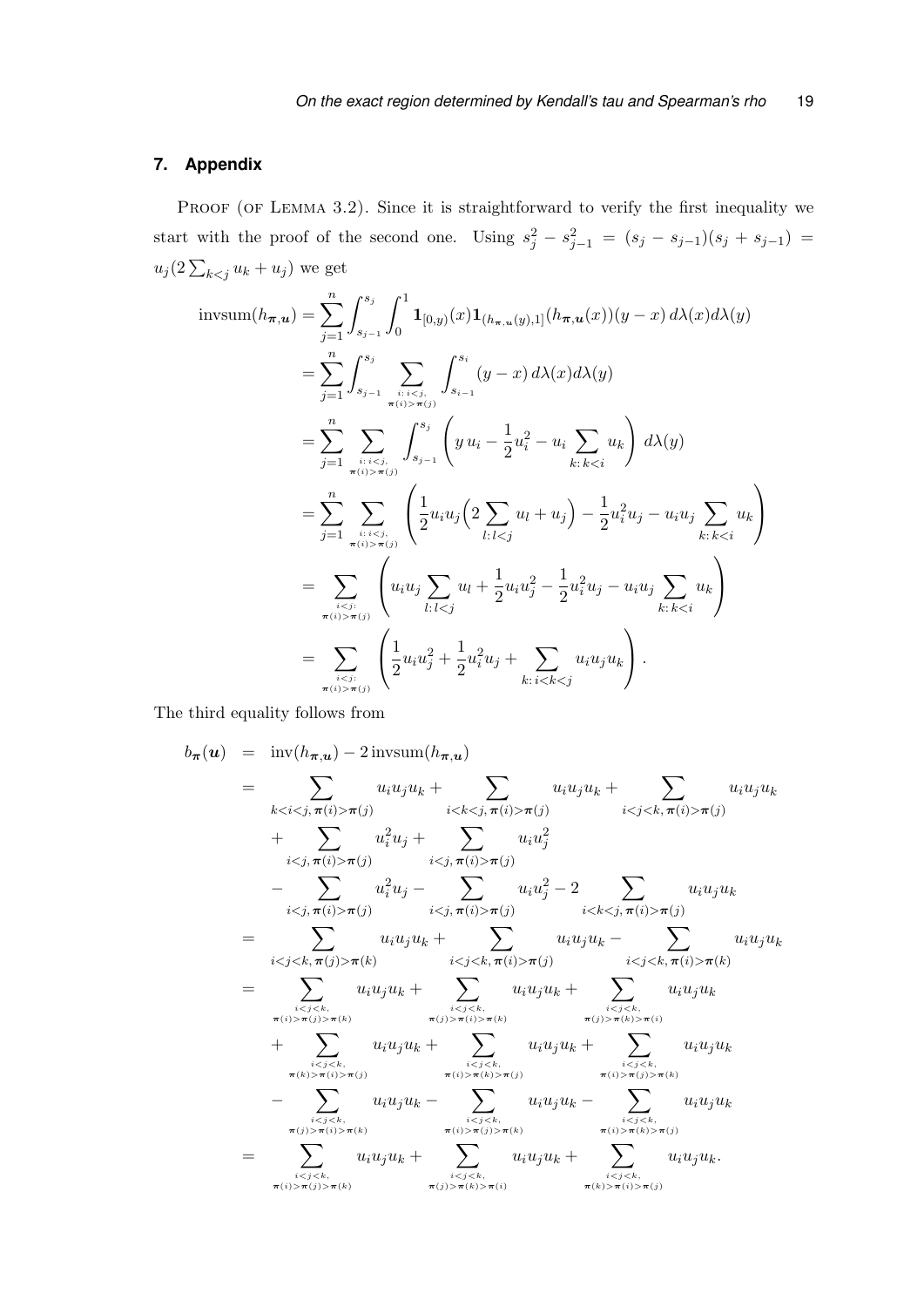PROOF (OF LEMMA 3.5). To simplify calculations let  $e_i(\boldsymbol{v})$  denote the *i*-th elementary symmetric polynomial for  $i \in \{1,2,3\}$  and  $\boldsymbol{v} \in \mathbb{R}^n$ , i.e.  $e_1(\boldsymbol{v}) = \sum_i v_i$ ,  $e_2(\boldsymbol{v}) = \sum_{i \leq j} v_i v_j$ and  $e_3(\boldsymbol{v}) = \sum_{i < j < k} v_i v_j v_k$ . Using  $\sum_i v_i^2 = e_1(\boldsymbol{v})^2 - 2e_2(\boldsymbol{v})$  it follows that

$$
\text{inv}(h_{\boldsymbol{\pi},\boldsymbol{u}}) = e_2(\boldsymbol{u}) = \frac{1}{2} \Big( e_1(\boldsymbol{u})^2 - \sum_i u_i^2 \Big) = \frac{1}{2} \Big( 1 - \sum_i u_i^2 \Big)
$$
  
=  $\frac{1}{2} \Big( 1 - (n-1)r^2 - (1 - (n-1)r)^2 \Big) = r(n-1) - \frac{1}{2} r^2 n(n-1).$ 

Moreover, considering  $r \in \left[\frac{1}{n}\right]$  $\frac{1}{n}, \frac{1}{n-1}$  we get  $\text{inv}(h_{\pi, u}) \in \left[\frac{1}{2} - \frac{1}{2(n-1)}, \frac{1}{2} - \frac{1}{2n}\right]$  $\frac{1}{2n}$ , implying  $\tau(A_{h_{\pi,u}}) \in [-1+\frac{2}{n},-1+\frac{2}{n-1}],$  which completes the proof of the first assertion. Using  $\sum_i v_i^3 = e_1(\boldsymbol{v})^3 - 3e_1(\boldsymbol{v})e_2(\boldsymbol{v}) + 3e_3(\boldsymbol{v})$  and Lemma 3.2 moreover it follows that

$$
\begin{split} \text{invsum}(h_{\boldsymbol{\pi},\boldsymbol{u}}) &= \frac{1}{2} \text{inv}(h_{\boldsymbol{\pi},\boldsymbol{u}}) - \frac{1}{2} b_{\boldsymbol{\pi}}(h) = \frac{1}{2} e_2(\boldsymbol{u}) - \frac{1}{2} e_3(\boldsymbol{u}) \\ &= \frac{1}{2} e_2(\boldsymbol{u}) - \frac{1}{2} \Big( \frac{1}{3} \sum_i u_i^3 - \frac{1}{3} e_1(\boldsymbol{u})^3 + e_1(\boldsymbol{u}) e_2(\boldsymbol{u}) \Big) \\ &= \frac{1}{2} e_2(\boldsymbol{u}) - \frac{1}{6} \sum_i u_i^3 + \frac{1}{6} - \frac{1}{2} e_2(\boldsymbol{u}) = \frac{1}{6} - \frac{1}{6} \sum_i u_i^3 \\ &= \frac{1}{6} - \frac{1}{6} \big( (n-1)r^3 + (1 - (n-1)r)^3 \big). \end{split}
$$

Again considering  $r \in \left[\frac{1}{n}\right]$  $\frac{1}{n}, \frac{1}{n-1}$  we get invsum $(h_{\pi,u}) \in [\frac{1}{6} - \frac{1}{6(n-1)^2}, \frac{1}{6} - \frac{1}{6n^2}]$ , implying  $\rho(A_{h_{\pi,u}}) \in [-1 + \frac{2}{n^2}, -1 + \frac{2}{(n-1)^2}]$ , which completes the proof.

PROOF (OF LEMMA 4.4). The expression for  $a_{\pi}(u + t\delta) - a_{\pi}(u)$  is easily verified:

$$
a_{\pi}(\mathbf{u} + t\boldsymbol{\delta}) - a_{\pi}(\mathbf{u}) = \sum_{i < j, \{i, j\} \in I_{\pi}} ((u_i + \delta_i t)(u_j + \delta_j t) - u_i u_j)
$$
\n
$$
= t \sum_{i < j, \{i, j\} \in I_{\pi}} \delta_j u_i + \delta_i u_j + t^2 \sum_{i < j, \{i, j\} \in I_{\pi}} \delta_i \delta_j
$$
\n
$$
= t \left( \sum_{j < i, \{i, j\} \in I_{\pi}} \delta_i u_j + \sum_{i < j, \{i, j\} \in I_{\pi}} \delta_i u_j \right) + t^2 \alpha_2
$$
\n
$$
= t \sum_{i=1}^n \delta_i \sum_{j: \{i, j\} \in I_{\pi}} u_j + t^2 \alpha_2 = t \sum_{i=1}^n \delta_i a_i + t^2 \alpha_2 = \alpha_1 t + \alpha_2 t^2
$$

To derive the expression for  $b_{\pi}(u + t\delta) - b_{\pi}(u)$  notice that

$$
b_{\pi}(\boldsymbol{u} + t\boldsymbol{\delta}) - b_{\pi}(\boldsymbol{u}) = \sum_{i < j < k, \{i, j, k\} \in Q_{\pi}} ((u_i + \delta_i t)(u_j + \delta_j t)(u_k + \delta_k t) - u_i u_j u_k)
$$
\n
$$
= \sum_{i < j < k, \{i, j, k\} \in Q_{\pi}} \delta_i \delta_j \delta_k t^3 + \delta_i \delta_j u_k t^2 + \delta_i \delta_k u_j t^2
$$
\n
$$
+ \delta_j \delta_k u_i t^2 + \delta_k u_i u_j t + \delta_j u_i u_k t + \delta_i u_j u_k t
$$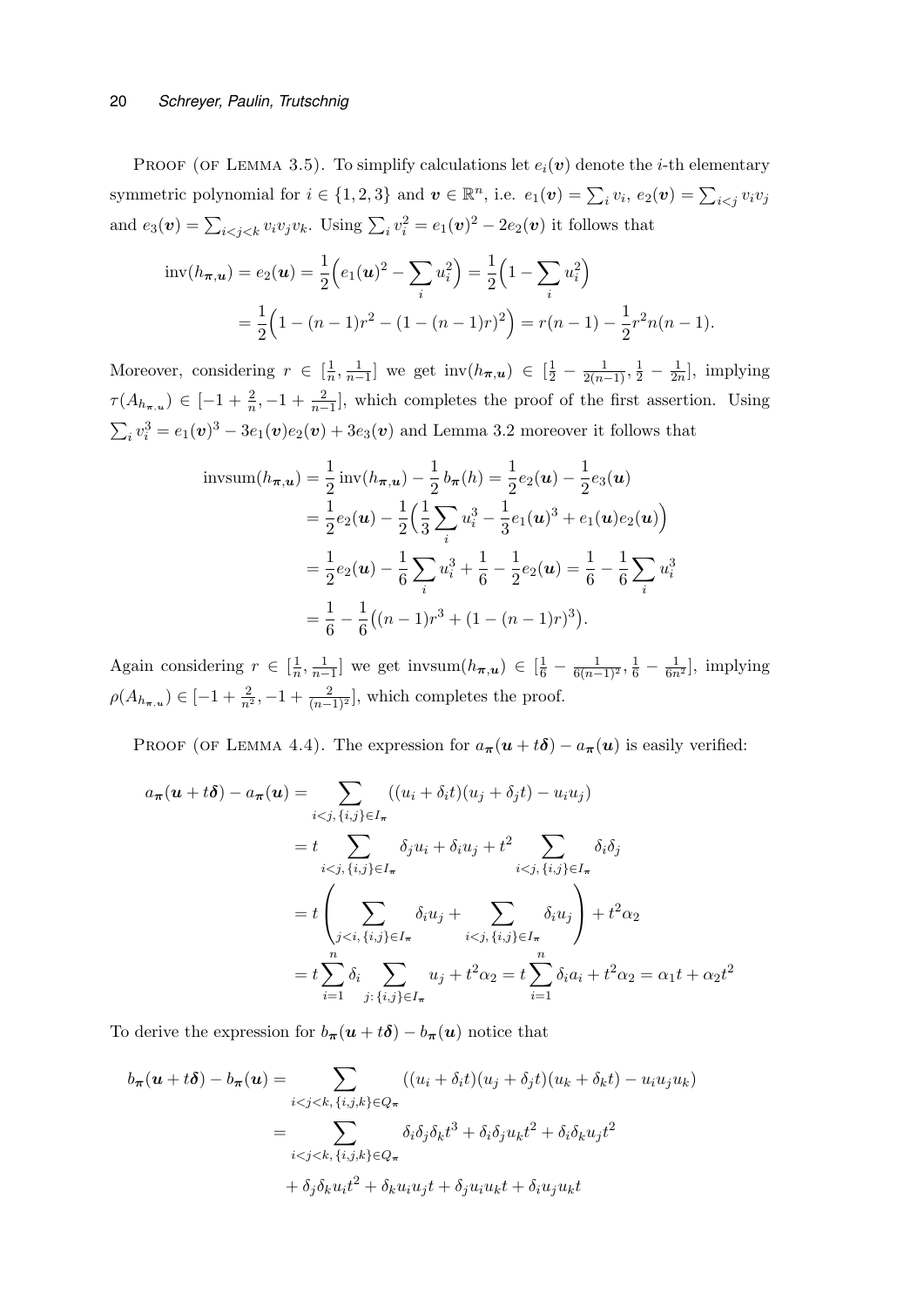$$
= t3 \sum_{i < j < k, \{i, j, k\} \in Q_{\pi}} \delta_i \delta_j \delta_k
$$
  
+ 
$$
t2 \sum_{i < j < k, \{i, j, k\} \in Q_{\pi}} \delta_i \delta_j u_k + \delta_i \delta_k u_j + \delta_j \delta_k u_i
$$
  
+ 
$$
t \sum_{i < j < k, \{i, j, k\} \in Q_{\pi}} \delta_k u_i u_j + \delta_j u_i u_k + \delta_i u_j u_k = \beta_1 t + \beta_2 t^2 + \beta_3 t^3
$$

since

$$
\sum_{\substack{i\n
$$
= \sum_{\substack{i\n
$$
= \sum_{i\n
$$
= \sum_{i
$$
$$
$$
$$

and

$$
\sum_{\substack{i
$$

PROOF (OF LEMMA 4.5). The inequality  $c_{p,q} \ge 0$  immediately follows from  $u_1, \ldots, u_n \ge$ 0. Let

$$
\iota(i,j) = \iota(j,i) = \begin{cases} 1 & \text{if } (i < j \text{ and } \pi(i) > \pi(j)) \text{ or } (j < i \text{ and } \pi(j) > \pi(i)), \\ -1 & \text{otherwise} \end{cases}
$$

and

$$
\gamma_{i,j,k} = \frac{1}{2}(1 + \iota(i,j)\iota(i,k)\iota(j,k)) \in \{0,1\}
$$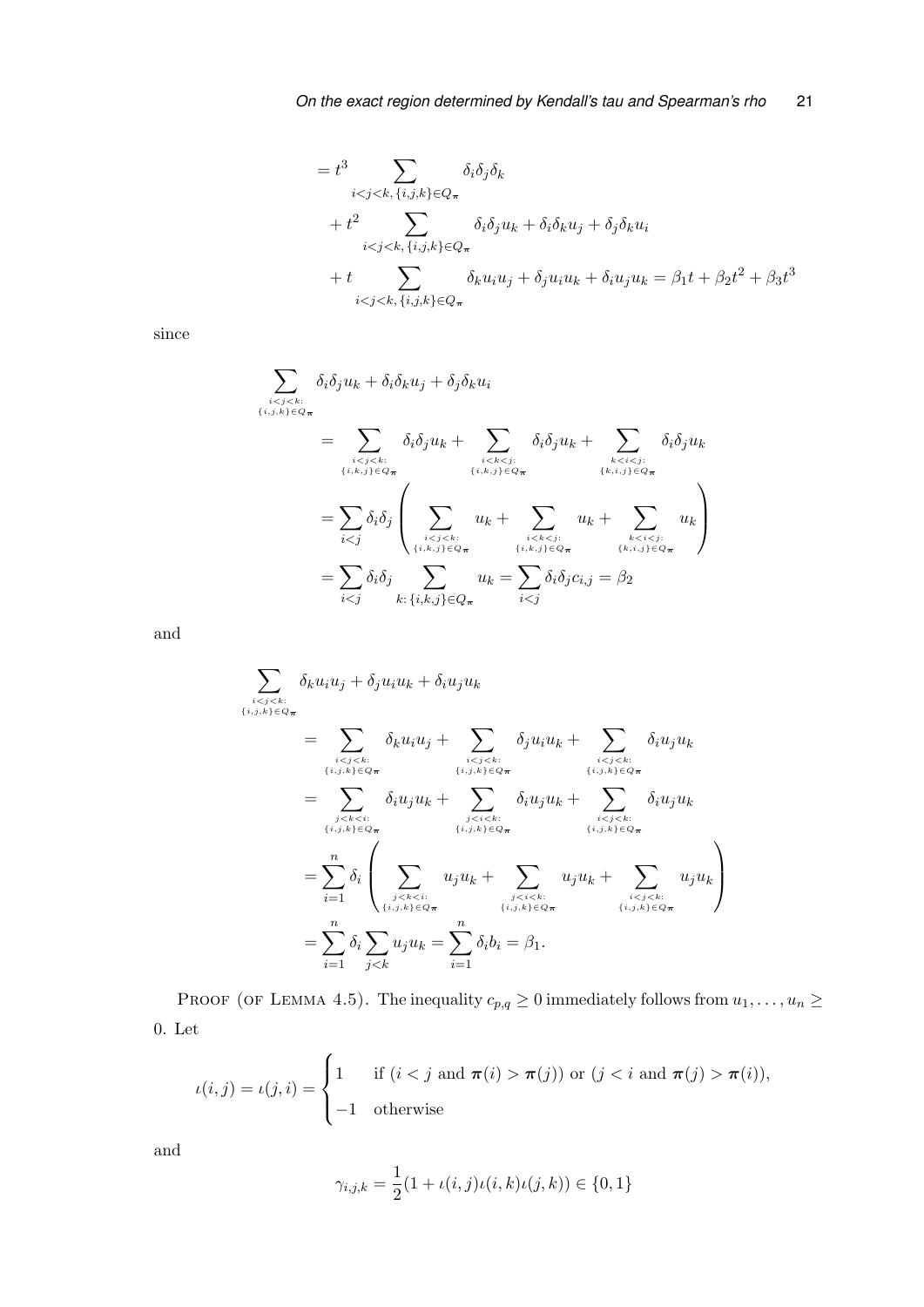for every  $i, j, k \in \{1, \ldots, n\}$ . Then we have  $\{i, j, k\} \in Q_{\pi}$  if and only if  $\iota(i, j)\iota(j, k)\iota(i, k) =$ 1 if and only if  $\gamma_{i,j,k} = 1$ . Therefore  $c_{i,j} = \sum_k \gamma_{i,j,k} u_k$  for every  $i, j$ . So

$$
c_{p,r} + c_{q,r} - c_{p,q} = \sum_{i} (\gamma_{p,r,i} + \gamma_{q,r,i} - \gamma_{p,q,i}) u_i
$$

and it is enough to prove  $\gamma_{p,r,i}+\gamma_{q,r,i} \geq \gamma_{p,q,i}$  for every i. If  $\gamma_{p,q,i}=0$  or  $\gamma_{p,r,i}=1$  or  $\gamma_{q,r,i}=1$ 1, then this is clear. So suppose indirectly that  $\gamma_{p,q,i} = 1$  and  $\gamma_{p,r,i} = \gamma_{q,r,i} = 0$ . Then  $\iota(p,q)\iota(p,i)\iota(q,i) = 1$ ,  $\iota(p,r)\iota(p,i)\iota(r,i) = -1$  and  $\iota(q,r)\iota(q,i)\iota(r,i) = -1$ . Multiplying these together, we get that  $\iota(p,q)\iota(p,r)\iota(q,r) = 1$ , so  $\gamma_{p,q,r} = 1$ . However  $\{p,q,r\} \notin Q_{\pi}$ , so  $\gamma_{p,q,r} = 0$ , contradiction.

PROOF (OF LEMMA 4.6). (i) Suppose that there are  $p < q < r$  such that  $\pi(r) >$  $\pi(q) > \pi(p)$ . Let  $\delta_i = 0$  for every  $i \neq p, q, r$ . We can fix a nonzero solution  $(\delta_p, \delta_q, \delta_r) \in$  $\mathbb{R}^3 \setminus \{0\}$  to the following system of homogeneous linear equations:

$$
\delta_p + \delta_q + \delta_r = 0, \qquad a_p \delta_p + a_q \delta_q + a_r \delta_r = 0.
$$

Then  $\sum_i \delta_i = 0$ ,  $\alpha_1 = 0$ , moreover  $\{p, q\}$ ,  $\{p, r\}$ ,  $\{q, r\} \notin I_{\pi}$  and  $\{p, q, r\} \notin Q_{\pi}$ , so  $\alpha_2 =$  $\beta_3 = 0$ . The numbers  $\delta_p \delta_q$ ,  $\delta_p \delta_r$ ,  $\delta_q \delta_r$  cannot be all negative, so e.g.,  $\delta_p \delta_q \geq 0$ . Then using Lemma 4.5 we obtain

$$
\beta_2 = c_{p,q}\delta_p\delta_q + c_{p,r}\delta_p\delta_r + c_{q,r}\delta_q\delta_r \le (c_{p,r} + c_{q,r})\delta_p\delta_q + c_{p,r}\delta_p\delta_r + c_{q,r}\delta_q\delta_r
$$

$$
= c_{p,r}\delta_p(\delta_q + \delta_r) + c_{q,r}\delta_q(\delta_p + \delta_r) = -c_{p,r}\delta_p^2 - c_{q,r}\delta_q^2 \le 0.
$$

Now suppose that there are  $p < q < r < s$  such that  $\pi(q) > \pi(p) > \pi(s) > \pi(r)$ . Let  $\delta_i = 0$  for  $i \neq p, q, r, s$ . We can fix a nonzero solution  $(\delta_p, \delta_q, \delta_r, \delta_s) \in \mathbb{R}^4 \setminus \{0\}$  to the following system of homogeneous linear equations:

$$
\delta_p+\delta_q=0,\qquad \delta_r+\delta_s=0,\qquad a_p\delta_p+a_q\delta_q+a_r\delta_r+a_s\delta_s=0.
$$

Then  $\sum_i \delta_i = 0$ ,  $\alpha_1 = 0$ , and  $\alpha_2 = \delta_p \delta_r + \delta_p \delta_s + \delta_q \delta_r + \delta_q \delta_s = (\delta_p + \delta_q)(\delta_r + \delta_s) = 0$ . Moreover  $\{p, q, r\}, \{p, q, s\}, \{p, r, s\}, \{q, r, s\} \notin Q_{\pi}$ , so  $\beta_3 = 0$ . We claim that

$$
\beta_2 = -c_{p,q}\delta_p^2 + (c_{p,r} + c_{q,s} - c_{p,s} - c_{q,r})\delta_p\delta_r - c_{r,s}\delta_r^2 \le 0.
$$

Let  $d = c_{p,r} + c_{q,s} - c_{p,s} - c_{q,r}$ . Lemma 4.5 implies that  $c_{p,q} \ge |c_{q,r} - c_{p,r}|$  and  $c_{p,q} \ge |c_{p,s} - c_{q,s}|$ , so  $2c_{p,q} \ge |c_{q,r} - c_{p,r}| + |c_{p,s} - c_{q,s}| \ge |d|$ . Similarly,  $c_{r,s} \ge |c_{p,r} - c_{p,s}|$  and  $c_{r,s} \ge |c_{q,s} - c_{q,r}|$ , so  $2c_{r,s} \ge |d|$  too. Since either  $-d \le 0$  or  $d \le 0$ , the equations

$$
2\beta_2 = -2c_{p,q}\delta_p^2 + 2d\delta_p\delta_r - 2c_{r,s}\delta_r^2 = -d(\delta_p - \delta_r)^2 - (2c_{p,q} - d)\delta_p^2 - (2c_{r,s} - d)\delta_r^2
$$
  
=  $d(\delta_p + \delta_r)^2 - (2c_{p,q} + d)\delta_p^2 - (2c_{r,s} + d)\delta_r^2$ 

imply that  $\beta_2 \leq 0$ .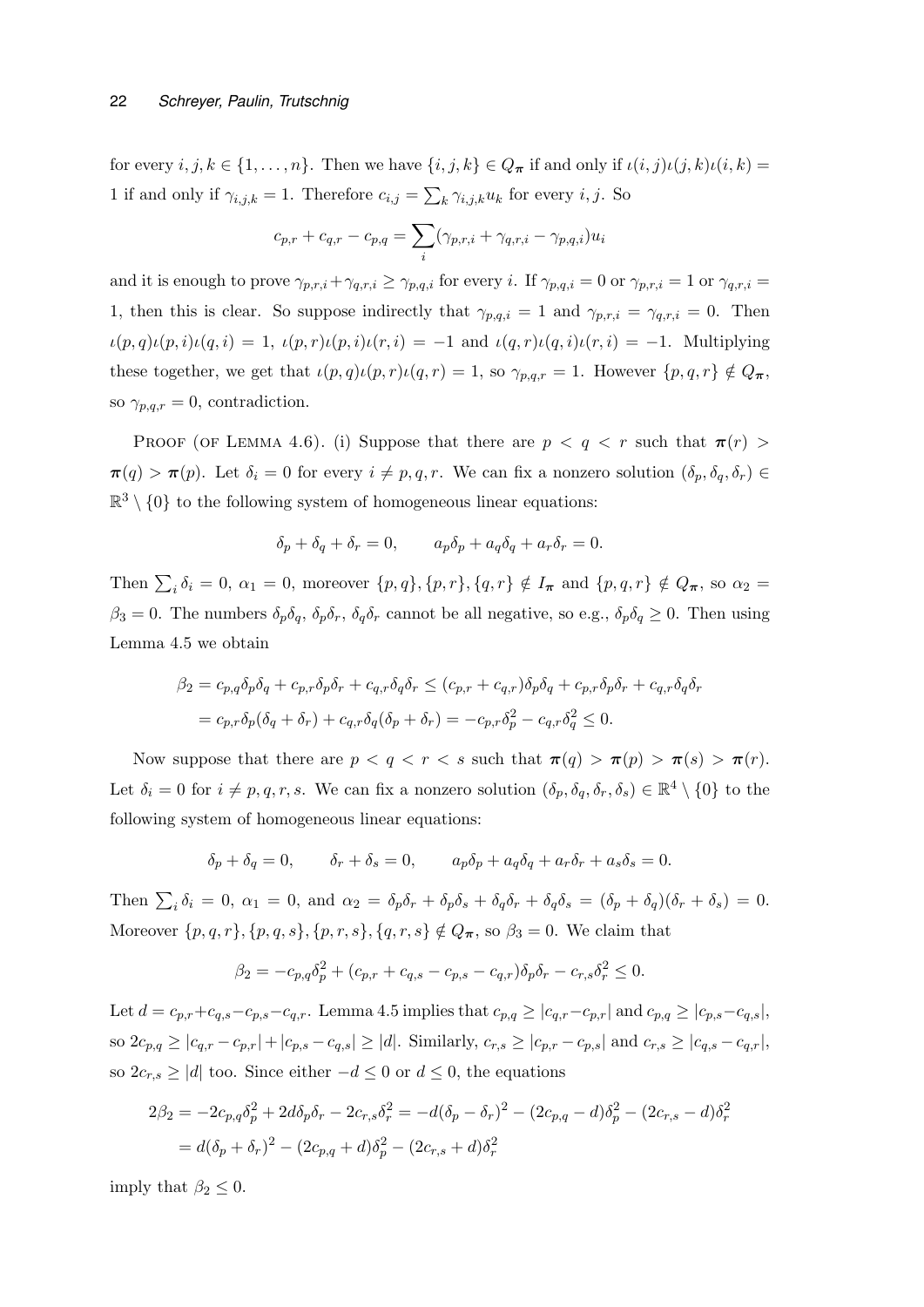PROOF (OF LEMMA 4.9). Each of the two conditions is true for  $\pi$  if and only if it is true for  $\pi^{-1}$ . It is easy to see that the second condition implies the first one. Conversely, suppose that  $\pi$  (and hence also  $\pi^{-1}$ ) satisfies the first condition. We prove by induction on l. The statement is trivial for  $l = 1$ , so let  $l \geq 2$ . If  $\pi(l) = 1$  then we can use the induction hypothesis for  $\pi|_{\{1,\ldots,l-1\}} \in \sigma_{l-1}$ . If  $\pi(1) = l$  then we can use the induction hypothesis for  $\pi' \in \sigma_{l-1}$ , where  $\pi'(i) = \pi(i+1) - 1$  for every  $i \in \{1, ..., l-1\}$ . So we may assume  $\pi(1) \neq l$  and  $\pi(l) \neq 1$ .

Suppose that  $\pi^{-1}(l) > \pi^{-1}(1)$  and set  $k = \pi^{-1}(l)$ . If  $\pi^{-1}(1) < k - 1 < k$ , then  $1 = \pi(\pi^{-1}(1)) < \pi(k-1) < \pi(k) = l$ , which contradicts the condition on  $\pi$ . Consider  $\pi^{-1}(1) = k-1$ . If  $i < j < k$ , then we cannot have  $\pi(i) < \pi(j)$ , because then we would have  $\pi(i) < \pi(j) < \pi(k) = l$ , contradicting the condition on  $\pi$ . If  $k - 1 < i < j$  then we cannot have  $\pi(i) < \pi(j)$ , because then we would have  $1 = \pi(\pi^{-1}(1)) = \pi(k-1) < \pi(i) < \pi(j)$ , contradicting the condition on  $\pi$ . So  $\pi(i) > \pi(i+1)$  for every  $i \in \{1, ..., l-1\} \setminus \{k\},\$ hence  $\pi$  is almost decreasing.

Now suppose that  $\pi^{-1}(l) < \pi^{-1}(1)$ . If  $\pi(l) < \pi(1)$ , then the condition on  $\pi$  is false for  $p = 1, q = \pi^{-1}(l), r = \pi^{-1}(1), s = l$ . So  $\pi(l) > \pi(1)$  and  $(\pi^{-1})^{-1}(l) > (\pi^{-1})^{-1}(1)$ . Applying the previous paragraph to  $\pi^{-1}$  shows that  $\pi^{-1}$  is almost decreasing.

# **References**

Balakrishnan, N. and Lai, C.-D. (2009) Continuous Bivariate Distributions. Springer.

- Daniels, H. (1950) Rank correlation and population models. *Journal of the Royal Statistical* Society. Series B (Methodological), 12, 171–191.
- Durante, F. and Sempi, C. (2015) Principles of Copula Theory. Chapman and Hall/CRC.
- Durbin, J. and Stuart, A. (1951) Inversions and rank correlation coefficients. Journal of the Royal Statistical Society. Series B (Methodological), 303–309.
- Embrechts, P., Lindskog, F. and McNeil, A. (2003) Modelling dependence with copulas and applications to risk management. Handbook of heavy tailed distributions in finance, 8, 329–384.
- Fredricks, G. A. and Nelsen, R. B. (2007) On the relationship between Spearman's rho and Kendall's tau for pairs of continuous random variables. Journal of Statistical Planning and Inference, 137, 2143–2150.